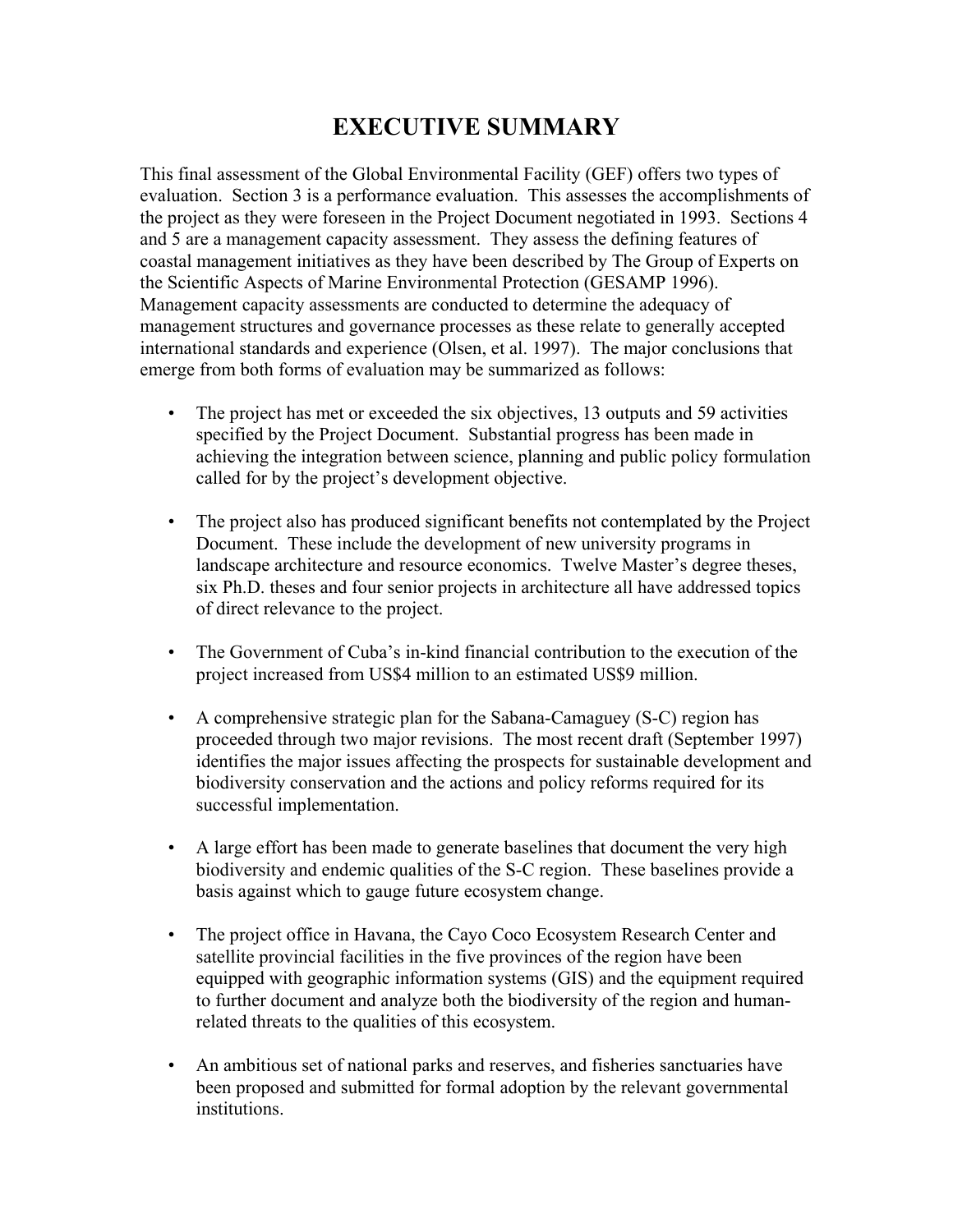- The project team achieved an unusual degree of inter-institutional collaboration and produced the integration and consensus among the scientific community and development interests that were major goals of the project. The goals of the program, and a concerted effort to define practical means to achieve sustainable forms of development and biodiversity conservation, are understood and supported by all major stakeholders.
- A major strength of the project is that it applied the strategic planning process and emerging development guidelines to the ongoing tourism development process. These tangible applications of elements of the strategy have had a significant impact on development, and have corrected such past mistakes as the berm road across Bahia de los Perros.
- Cross-sectoral and cross-disciplinary technical capabilities have been strengthened. Regional experience in tourism development and biodiversity conservation has been brought to Cuba and is positively impacting the formulation of good practice in the archipelago.
- An effective public education program has been mounted. Public awareness of the values of the S-C ecosystem and threats to its environmental qualities appears to have been achieved.
- An institutional framework, featuring an interprovincial commission, a network of parks and preserves, and a decentralized monitoring system has been designed. Several important elements of this management strategy are in the formal approval process.
- The project is at the threshold of formal approval and funding of some elements of a comprehensive management strategy (Step 3) According to the steps of the coastal management policy process outlined by GESAMP (1996). This places the project's initiative at or ahead of the status implied by the End of Project Status described in the Project Document.
- The substantial progress made during the GEF project will produce significant benefits in biodiversity conservation and sustainable forms of tourism development if the effort continues into an initial phase of implementation. Continued GEF support appears both necessary and justifiable to sustain the momentum. An implementation phase should pay greater attention to the contributions of the S-C ecosystem, to the conservation of biodiversity, and to testing new approaches to tourism development in the Caribbean region.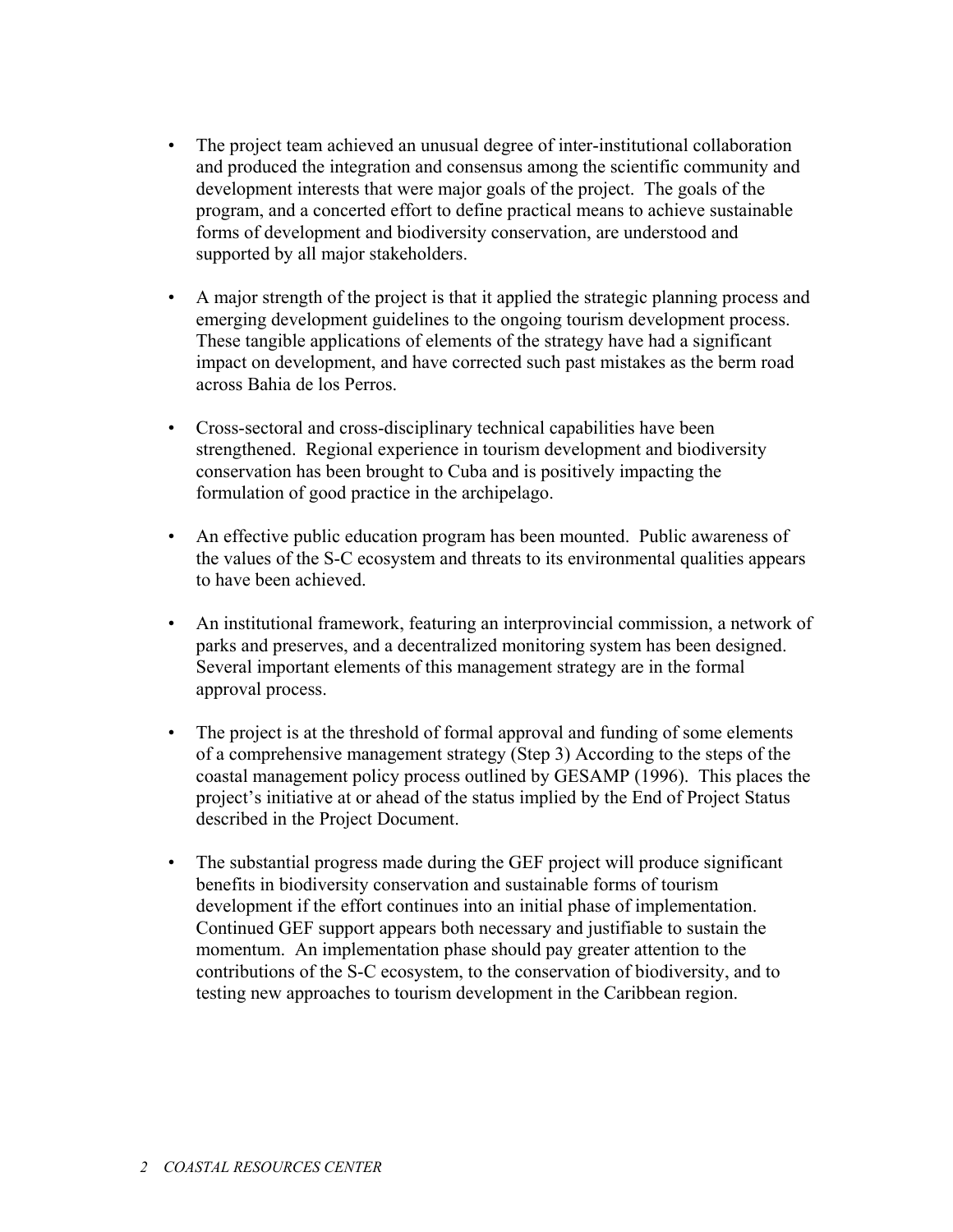## **1. INTRODUCTION**

#### **1.1 Project Overview**

|        | Country:                         | Cuba                                   |
|--------|----------------------------------|----------------------------------------|
|        | Project Number and Title:        | CUB/92/G31                             |
|        | Duration:                        | Three years                            |
|        | <b>Executing Agency:</b>         | United Nations Development Program     |
|        | <b>Implementing Agency:</b>      | Academy of Sciences of Cuba            |
| (1994) |                                  |                                        |
|        |                                  | Ministry of Science, Technology and    |
|        |                                  | Environment (1995-present)             |
|        | <b>UNDP</b> Contribution:        | US\$2 million                          |
|        | Government of Cuba Contribution: | US\$4 million (increased to 9 million) |
|        |                                  |                                        |

This project was designed in 1993 as the first phase of a three-phase project that would total \$10 million over 10 years. The lead agency responsible for the execution of the project changed in 1995 to the Ministry of Science, Technology and the Environment. The senior technical advisor to the project was Mr. James Dobbin.

The project addresses conservation and development needs in the watersheds, the archipelago and the exclusive economic zone of the north central coast of Cuba. This area, known as the Sabana-Camaguey (S-C) ecosystem, includes five provinces and a total area of 75,000 square kilometers of land and sea that includes 2,517 cays. This ecosystem contains some of Cuba's most beautiful, biologically diverse and historically rich regions. The region is considered to possess a very high potential as a destination for international tourism. Petroleum exploration and development are taking place in the western part of the archipelago. Expanded industrial and agricultural development are also planned for the mainland. The project was designed to protect the rich biodiversity of this region and to promote an approach to tourism development that would follow the principles of sustainable forms of development as set forth in Agenda 21 of the 1992 United Nations Conference on the Environment and Development (UNCED).

The government of Cuba allocated 79 million Cuban pesos to infrastructure development, planning and research in the S-C ecosystem before the GEF project was initiated. The contributions of the government of Cuba to project implementation are estimated by the project's accounts to total US\$9 million (at an exchange rate of US\$1 to 1 Cuban peso). The UNDP budget of \$2 million was allocated and expended as follows:

| <b>Categories</b>                | As Allocated (%) | As Spent (%) |
|----------------------------------|------------------|--------------|
| Equipment                        | 54               | 64           |
| <b>Miscellaneous</b>             |                  |              |
| <b>UNDP Costs</b>                |                  |              |
| Meetings and Events              |                  |              |
| <b>Subcontracts to Nationals</b> |                  |              |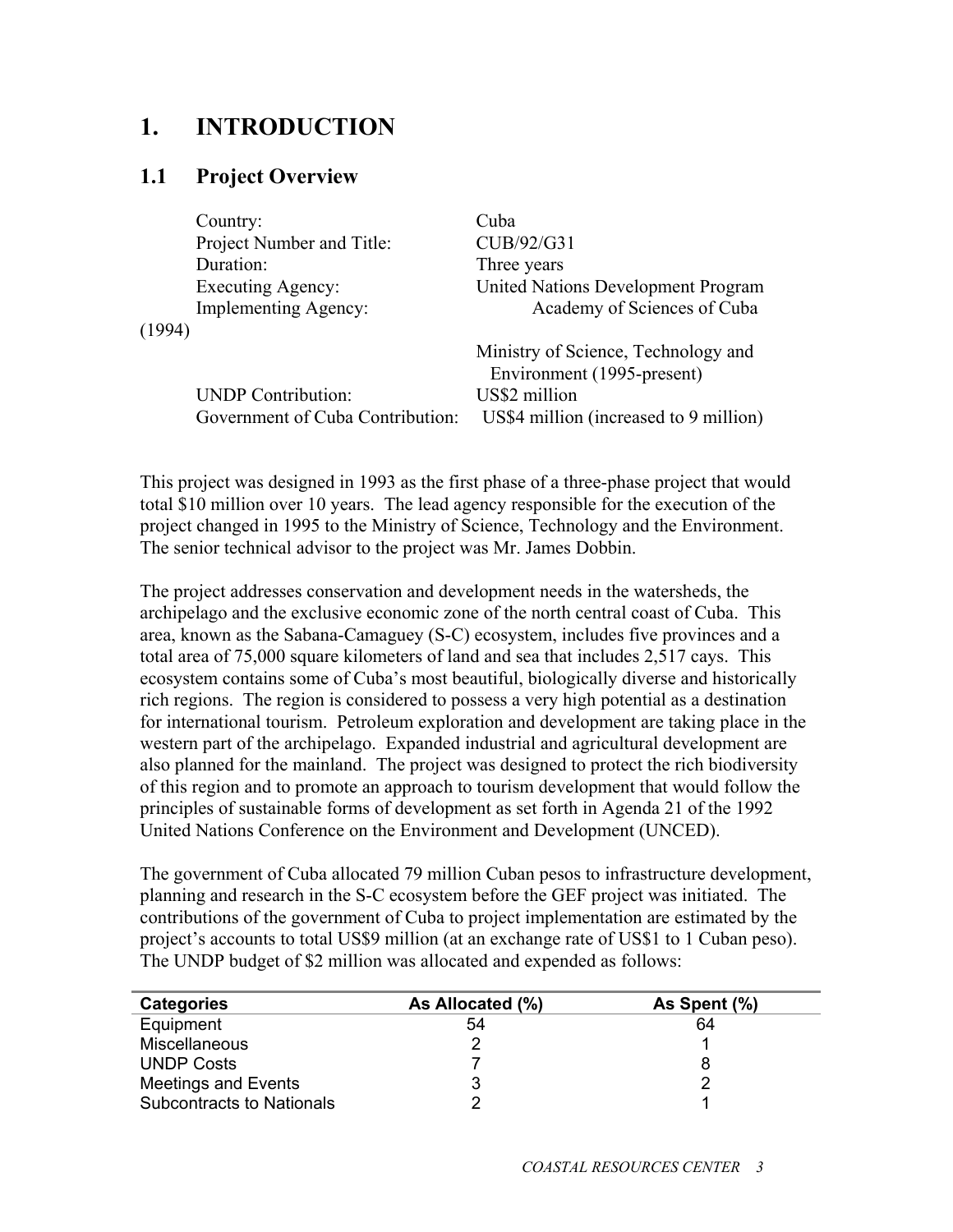| <b>External Consultancies</b> | 16 |
|-------------------------------|----|
| Scholarships                  |    |
| <b>Missions</b>               |    |
| <b>Study Tours</b>            |    |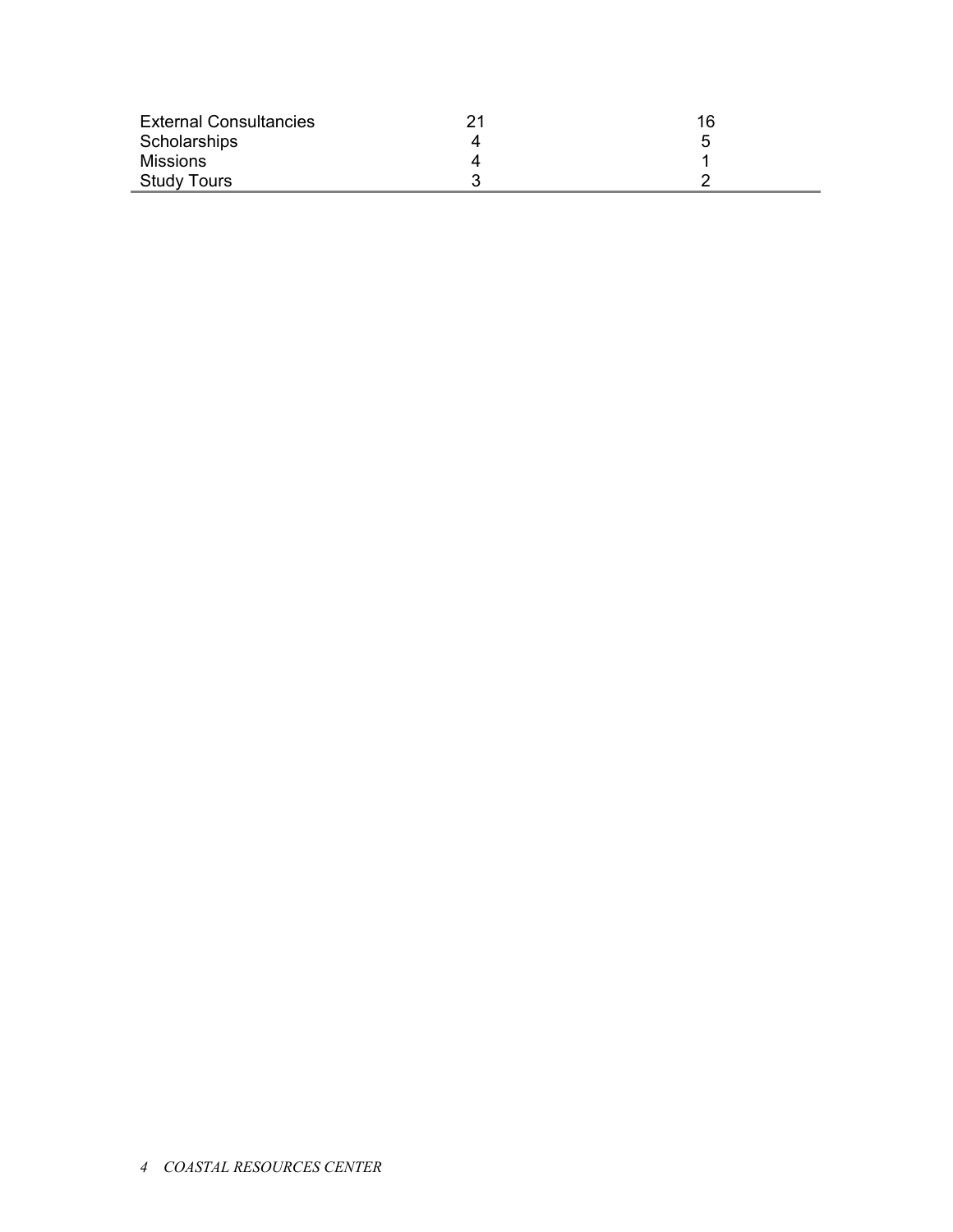#### **1.2 Evaluation Methodology**

This final evaluation was led by Stephen Olsen, director of the University of Rhode Island's Coastal Resources Center (CRC). The other members of the team were:

- Michael Smith, director, Caribbean Biodiversity Program, Center for Marine **Conservation**
- Jose Ottenwalder, director, UNDP-GEF Coastal Marine Biodiversity Project, Dominican Republic

Ana Maria Suarez, Centro de Investigaciones Marinas, Universidad de la Habana

Section 3 of this report is a performance evaluation, following the Terms of Reference, that assesses the progress made towards the project's objectives and intended outputs as they were defined by the 1993 Project Document. Sections 4 and 5 of this report are management capacity assessments that address the topics suggested by GESAMP (1996) for the steps of issue definition and program preparation in the integrated coastal management (ICM) policy cycle. These sections draw upon the worksheets developed by CRC that were first tested in January 1997 in the final evaluation of the GEF Patagonia Project.

The evaluation team worked together in Cuba from June 9-13. June 12 was spent at the field site viewing tourism facilities in the vicinity of Cayo Coco and at the Ecosystem Research Center. The schedule for the site visit and the principal people contacted are given in Appendix B. On Friday, June 13, the evaluation team developed the major conclusions and recommendations of this evaluation at an internal working session at the offices of UNDP. These were reviewed orally with the UNDP resident representative and staff and subsequently with the GEF project staff and vice-minister of Science, Technology and the Environment. These findings and recommendations were distributed as a memo on June 17. A draft of the Evaluation Report was distributed to all members of the team on July 16, and a draft containing the comments received from the team members was sent to UNDP/New York, UNDP/Cuba, the project director, and the permanent advisor to the project on August 14. Final adjustments to this document were made by the chief-of-party on a second visit to Cuba, September 14-18, 1997.

### **1.3 The Cuban Context**

Cuba is unique among the nations of Latin America and the Caribbean, and provides an unusual social and institutional context for an ICM program. As a socialist nation, the usual tensions between the public and private sector are absent or less intense than in other nations in the region. The implementation of public policy is more readily achieved. The limited technical capabilities and pervasive corruption that characterize government agencies in many countries in the region are not defining characteristics of the public sector in Cuba. Following UNCED, the government of Cuba has made a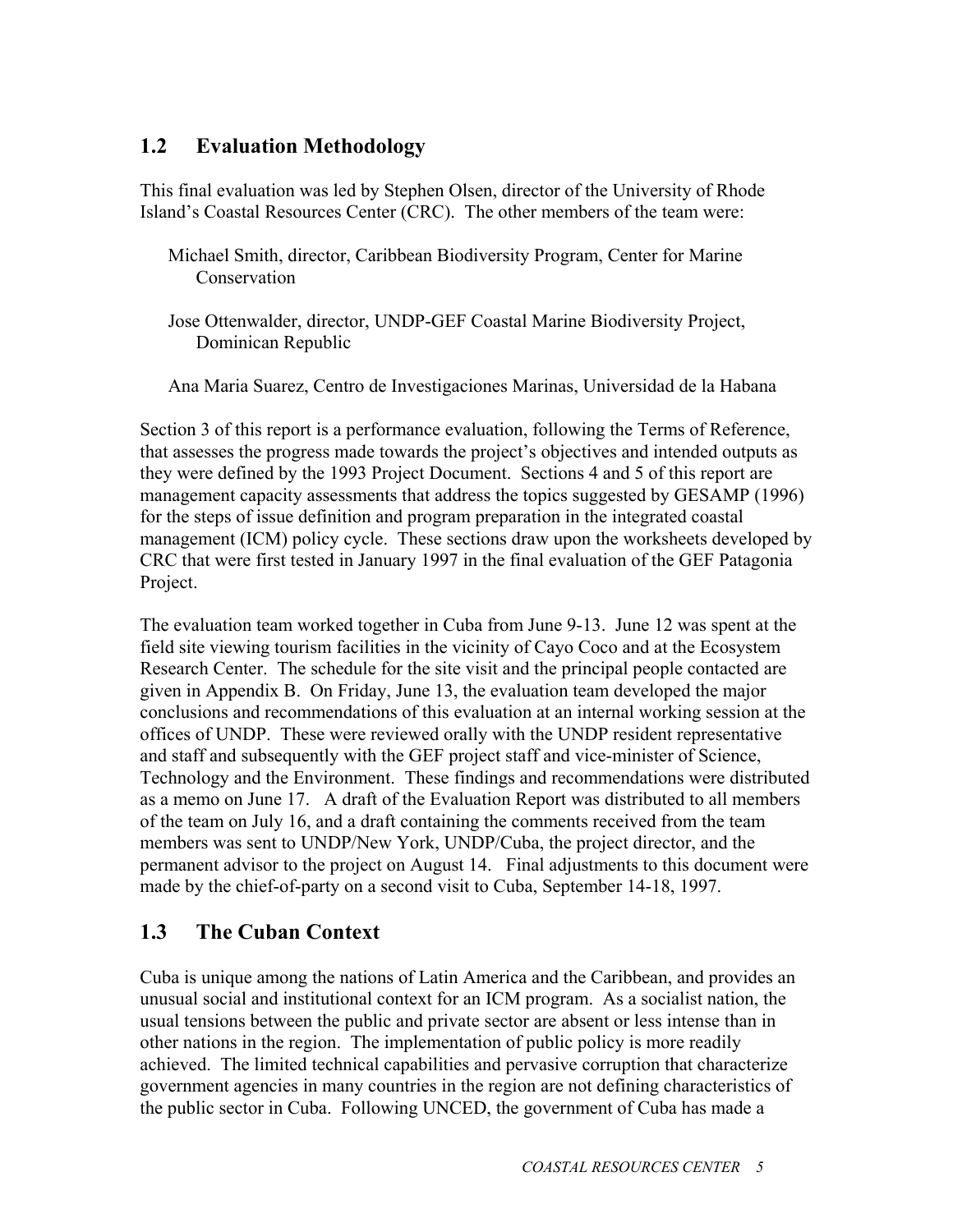major commitment to reforming its policies and restructuring governmental institutions to follow the recommendations of Agenda 21. This has created a positive context for this GEF ecosystem management initiative and has provided the project with a remarkable degree of governmental support. Finally, the technical excellence of Cuba's scientific community is well known. This GEF project has engaged a large proportion of Cuba's marine scientists and their dedication and competence has shaped its accomplishments.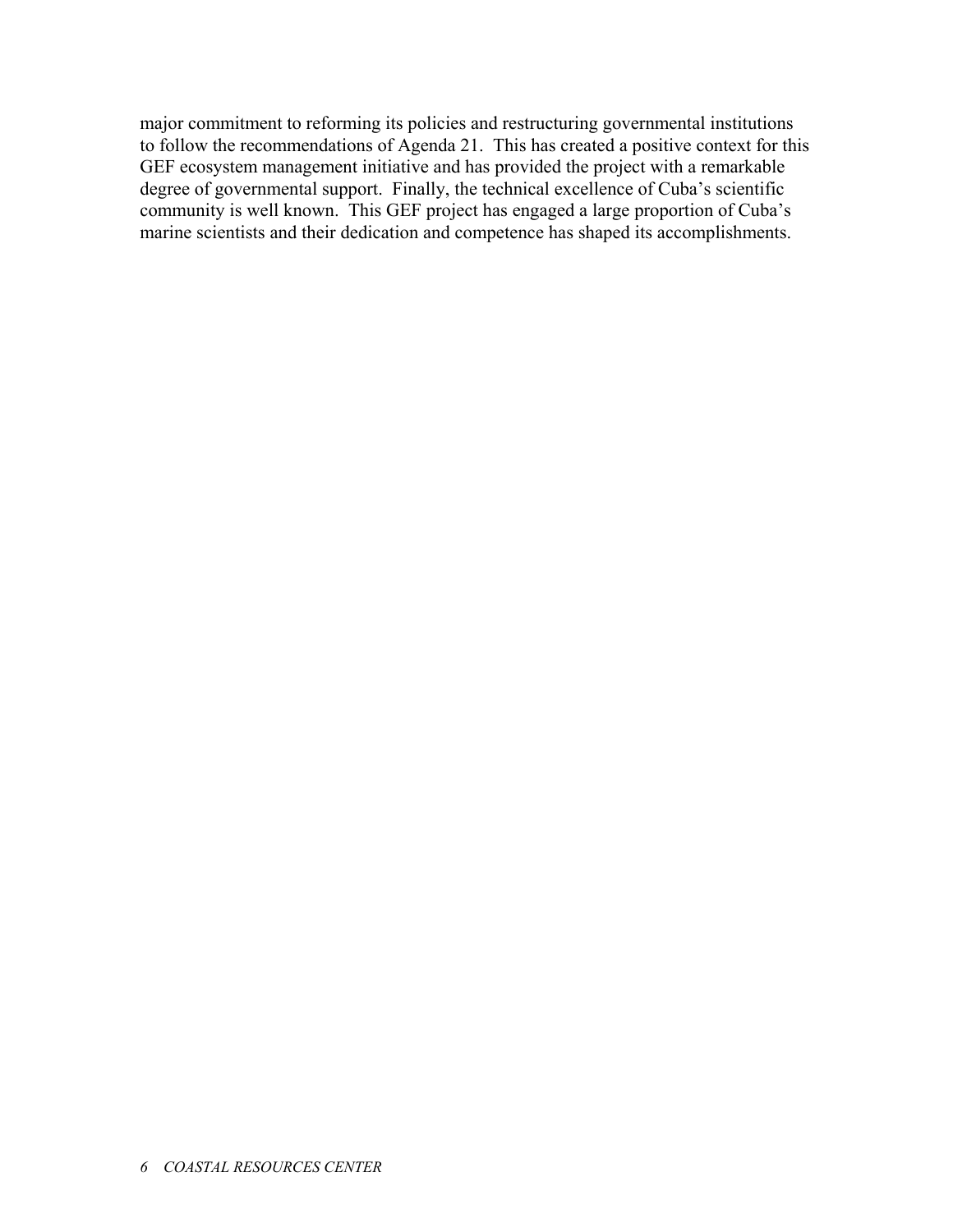# **2. ANALYSIS OF THE PROJECT DESIGN**

### **2.1 Scope and Objectives of the Project**

The brief description in the cover sheet of the Project Document defines the objective of the project as: "[providing] a scientific basis for integrated sustainable development and environmental conservation" in the S-C ecosystem. This would be achieved by:

- Equipping the coastal ecosystem research center and thereby initiating ecosystem monitoring and biodiversity research
- Establishing stronger functional links between the sciences and development interests
- Developing a regional strategic plan for tourism and other activities within the context of environmentally sound management

The development objective calls for the integration of:

- Biodiversity conservation
- EEZ planning and management
- Watershed planning and management
- Small island planning and management
- Tourism and ecotourism
- Innovative approaches to resort development

The Project design calls for a total of 13 Activities and 59 Outputs organized around six intermediate objectives. These are:

- Strengthen the technical capabilities of the Ministry of Science, Technology and the Environment and other agencies to survey and assess coastal and marine ecosystems in support of biodiversity conservation and sustainable development. This element calls for large investments in equipment and some training.
- Strengthen the scientific and environmental planning and management capabilities of Cuban agencies at the national, regional and local levels. This element features training activities and an operational GIS system.
- Develop scientific information for resource management and sustainable development. This element includes numerous inventories, surveys and mapping activities designed to generate baselines for a permanent monitoring program linked into the GIS.
- Develop a strategic plan for the S-C ecosystem that fully integrates tourism and other economic activities with biodiversity protection to achieve sustainable development.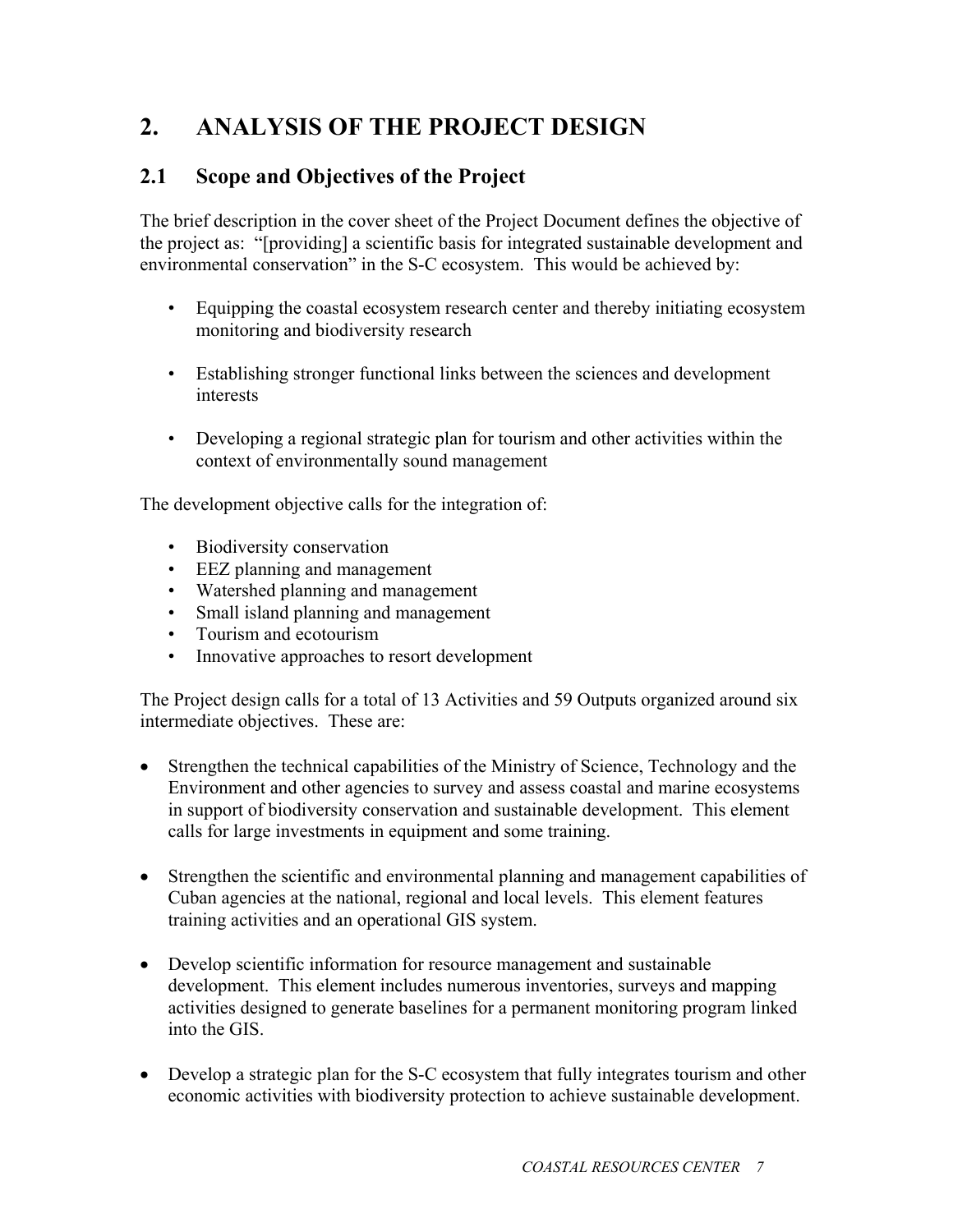This element calls for prioritizing biodiversity resources and habitats, identifying activities of particular concern, and developing management plans for priority sites. These conservation activities are to be balanced with (1) a strategic plan for tourism and development activities and (2) a strategic plan for the S-C ecosystem to be developed through interagency working sessions.

- Establish a framework and initiate a public awareness program featuring the flora and fauna of S-C ecosystem and approaches to sustainable development. This element includes museum and interpretive center exhibits, as well as radio, film and newspaper programs.
- Compile, organize and analyze existing climatic data and information pertinent to long-term management (i.e., on global warming, climate change, international waters and oil spill response). The two activities identified for this component address the measurement and presentation of climatic information.

The project design is cumbersome and lacks a structure that promotes a logical sequencing of objectives and actions. Rather than presenting a coherent planning and policymaking process, the Project Document contains long lists of items grouped by broad categories. The Project Summary, the development objective, the intermediate objectives and the Expected End of Project Status all present similar ideas in somewhat different terms. In some cases, results in the End of Project Status are not provided for in the lists under the relevant intermediate objective.

#### **2.2 The Planning Process**

The 1993 Project Document describes a process of "Strategic Planning for Tourism Development" that provides a conceptual framework for the project's activities. This emphasizes the importance of involving in the planning process those who will be responsible for implementing the strategy. Thus, the steering committee responsible for the execution of the project contains both representatives of the scientific community and those responsible for tourism development in the archipelago. The integration of science and management is designed to occur through a sequence of activities outlined under intermediate objective 4. First, the environmental features of the area are mapped and assigned to one of three categories: environmentally-sensitive areas, areas recommended for preservation in their natural state and areas in which development can be accommodated. The second phase, "Output 2: Strategic Plan for Tourism Development Activities," calls for an analysis of tourism development options and the preparation of specific strategies for the development of new products, marketing initiatives, etc. The final phase (Output 3) integrates the conclusions of the first two steps into an "Ecosystem Strategic Plan" prepared through a series of site planning workshops and interagency working sessions. The major products expected from this process are:

- A comprehensive strategic plan
- Environmental planning and development guidelines
- A list of priorities for implementation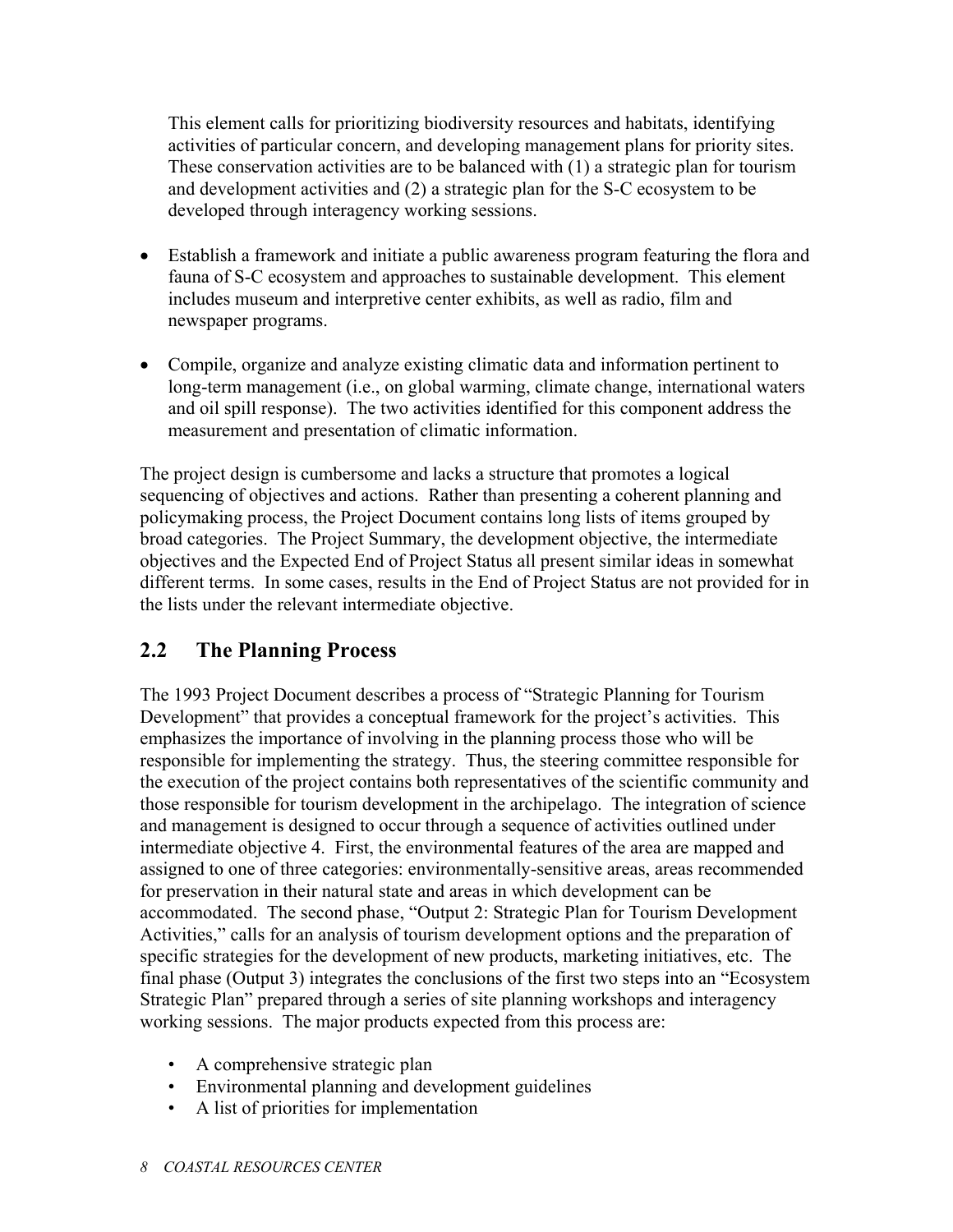As described in Figure 7 of the Project Document, the strategic planning process includes the formulation of detailed implementation plans for selected areas of the archipelago. This implies that some experience in the application of the planning approach to selected sites in the archipelago would occur during the GEF project. The implementation of such site-specific development plans would specifically include gaining formal approval and ensuring that the required financial resources are obtained. Such experience in the implementation and testing of the strategic planning process was seen as vital to strengthening the capabilities of the steering committee.

#### **2.3 Project Staffing and Administration**

The project calls for the coordinated efforts of a large and diverse group of scientists, planners and policymakers in 15 governmental agencies. Many of these agencies have offices in one or more of the five provinces in the S-C ecosystem, and the research and planning supported by GEF have occurred both within central government in Havana and at the provincial level. An important feature of the Strategic Plan is that these two layers of government will be integrated into a regional planning and management process led by the proposed S-C ecosystem Commission. This regional approach to resource management was represented at the beginning of the project by the Cayo Coco Ecosystem Research Center that has been the operational base for the scientific research and monitoring undertaken during the Phase 1 project, and is expected to play an increasingly important role as the development process unfolds in the archipelago. This three-tiered governance structure has involved the participation of more than 300 scientists, planners and other professionals throughout the duration of the project.

The administration of this large effort has rested on a small project staff that is housed in modest offices in Havana. The six-person project staff is composed of the project director, two senior scientists, an administrator, a purchasing agent and a driver.

The project has been overseen by a seven-member Comité de Direccion composed of the senior project staff and representatives of the lead units in the Ministry. This committee was chaired by the project director and has met regularly through the life of the project. Research and planning has been conducted through 11 working groups whose efforts have been coordinated by the two senior scientists. The working groups are organized by discipline as follows:

- (1) Information Systems and Remote Sensing
- (2) Oceanography (with subgroups in chemical oceanography, physical oceanography, geology and geophysics and coastal processes)
- (3) Marine Ecology
- (4) Terrestrial Ecology (with subgroups for fauna and flora)
- (5) Land Use and Cultural Resources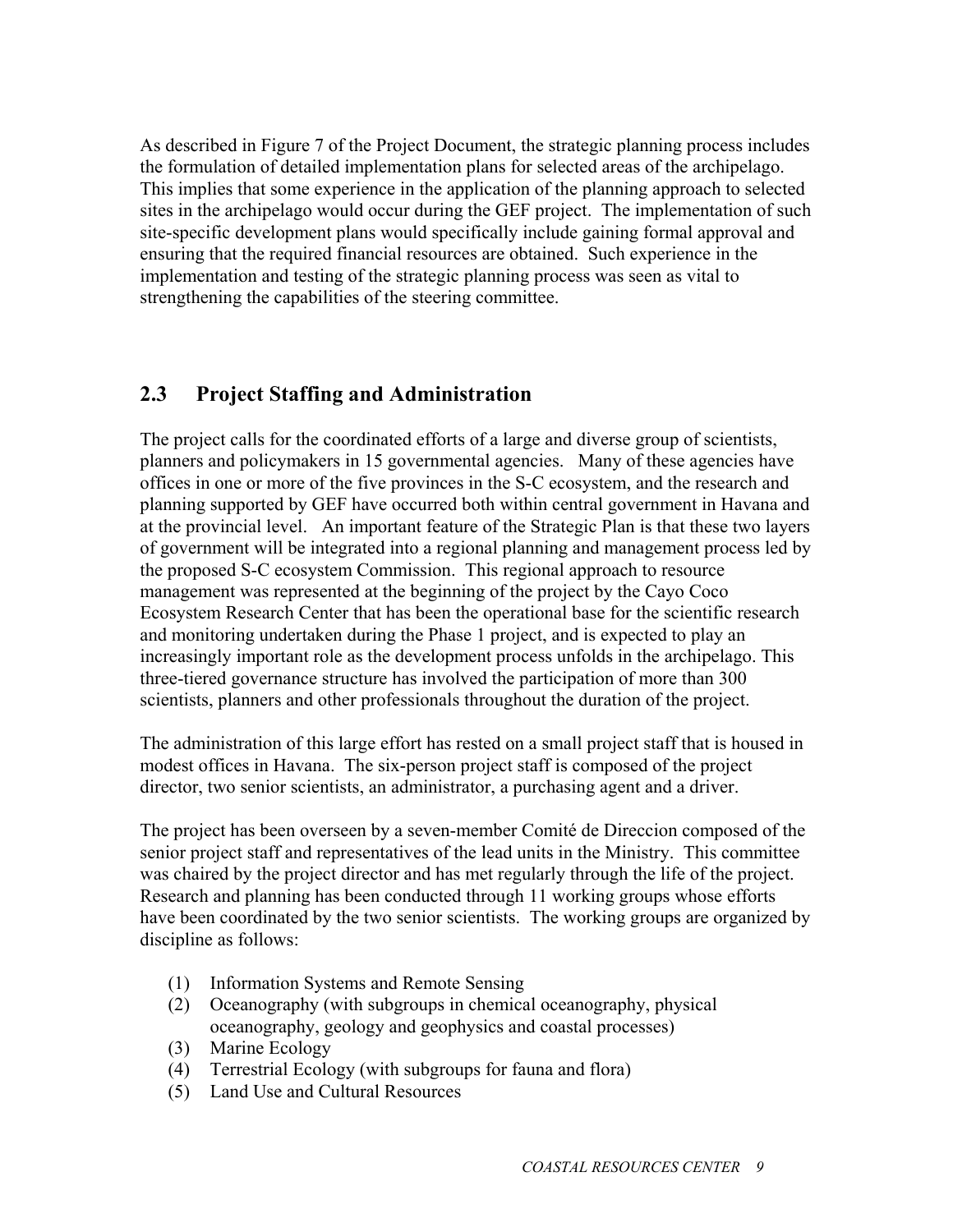- (6) Resource Management in Biodiversity Protection
- (7) Tourism
- (8) Environmental Planning
- (9) Meteorology
- (10) Environmental Economics
- (11) Construction

(Working Groups (10) and (11) were formed in the last year of the project.)

The structure of these working groups reflects the strong disciplinary traditions within Cuban government and academia. This structure promotes priority-setting and discussion among colleagues who know each other well and have similar views as to how research should be undertaken and interpreted. The integration and debate that is required by ecosystem planning and management occurred through the joint planning sessions that produced the project's maps and electronic data base.

The planning process might have been more efficient if working groups had been structured by issue (an issue is defined here as a significant problem or opportunity) rather than by discipline. This perhaps would have been viewed as too radical a departure from traditional practice in 1993, but appears to be welcomed, at least among the project staff, as a viable option at the time of this evaluation.

#### **2.4 External Technical Support to the Project**

One-quarter of the UNDP funds (\$500,000) were assigned to consultant fees and expenses that were allocated to the approximately 10 visits of the senior technical advisor, James Dobbin, and to his team of specialists. The project staff feels strongly that Mr. Dobbin has made a major positive contribution to the project and that his methodology has provided a consistent approach and sequencing of activities, giving the project a road map that has been welcomed by all involved. The highlights of these visits have been the workshops that have produced the generalized use zones for the archipelago and the detailed site development plans for the four priority cays. These workshops were conducted both in Havana and in the provinces, and therefore involve both central government and provincial government project participants.

Supporting external technical assistance was provided by 12 specialists who came to Cuba to lead workshops on topics such as environmental planning and resource economics (see Appendix D). This training has added useful dimensions to the strategic planning process.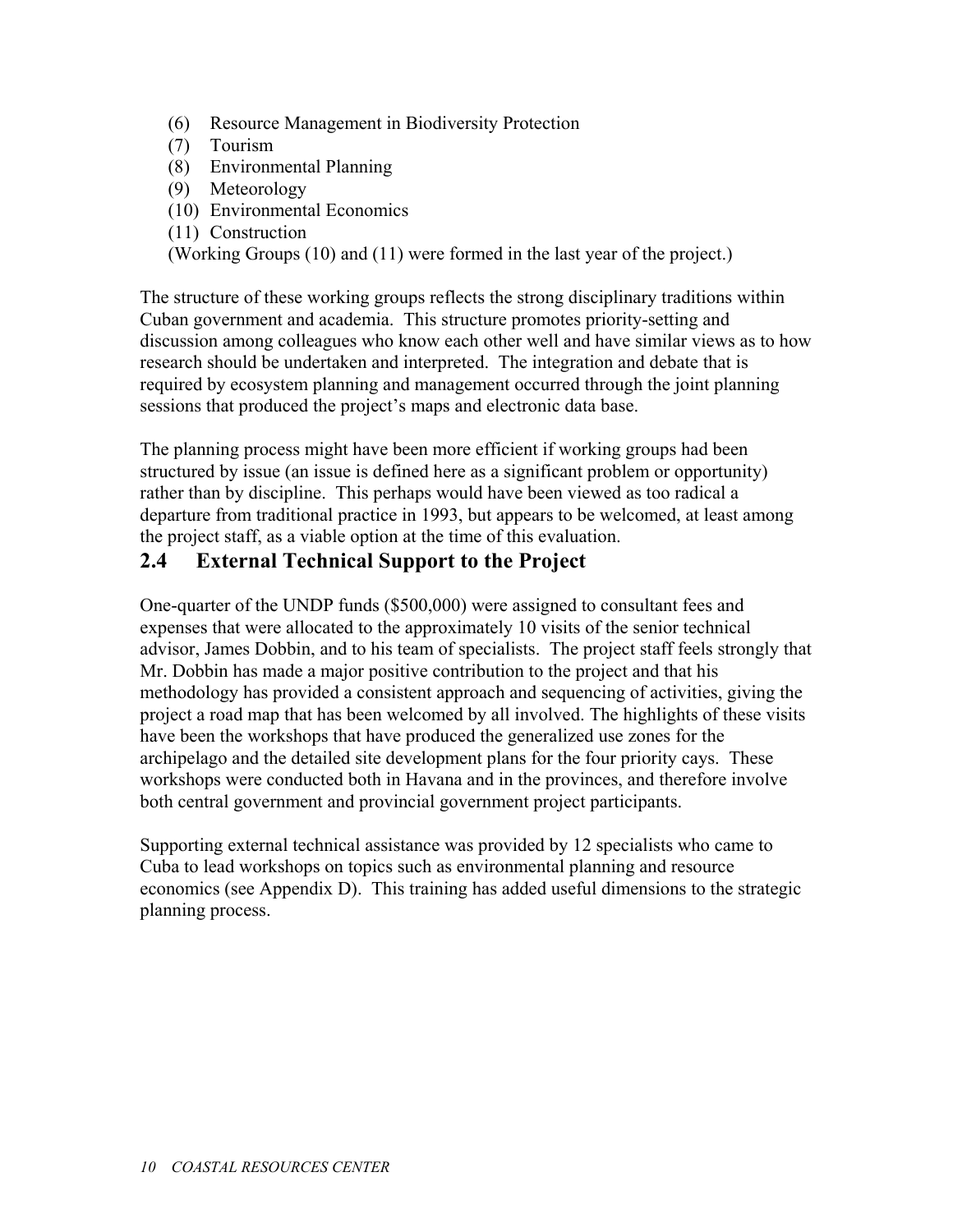# **3. ACCOMPLISHMENTS AS CALLED FOR BY THE 1993 PROJECT DOCUMENT**

This section summarizes what the project has accomplished according to the goals, objectives, outputs and activities listed in the 1993 Project Document. It addresses the basic question of performance evaluation, "Did the project meet the terms of the formal agreement as these were negotiated between the GEF and the government of Cuba?" The emphasis here is upon an objective and, where possible, quantifiable summary that evaluates progress according to the standards the project set for itself. Section 4 assesses progress according to standards suggested by GESAMP (1996).

## **3.1 Progress Towards the Fundamental Goals of the Project**

According to the brief description in the cover sheet of the Project Document, the many outcomes and activities of this project can be grouped under three principle goals. This section summarizes the progress made during Phase 1 according to these three goals as follows:

*1) Equip the coastal ecosystem research center and thereby catalyze ecosystem monitoring and biodiversity research*. The 1993 Project Document assigned 54 percent of the GEF budget to equipment purchases. During the execution of the project, this allocation expanded to 62 percent. The unique circumstances within which Cuba is currently operating justified the large investment in scientific equipment, a GIS system, and transportation (vehicles and boats), without which the project would not have been able to achieve its objectives. By the time the project got underway in early 1994, the Cuban government had constructed the buildings that housed the Cayo Coco Ecosystem Research Center. The bulk of the scientific equipment acquired through the project has been used to equip this facility, which provides a field station in the S-C archipelago that is being utilized by resident and visiting scientists from a number of institutions. The field station has been the focal point for the biodiversity surveys and associated research that are called for by intermediate objectives 1, 2, and 3, and are the basis for the Strategic Development Plan. The GIS system and associated hardware are currently housed in the project offices in Havana, but are being used by the many collaborating institutions. Computer equipment has also been provided to offices in each of the five provinces in the study area. The unusually sophisticated and capable research and technical staff that is present in Cuba appears to be making good use of the large investment in equipment.

*2) Establish stronger functional links between the sciences and development interests*. This is probably the most notable accomplishment of the project. According to the Project Document, when activities got underway in 1994, research centers representing different academic disciplines worked in isolation from one another. There was very little meaningful collaboration between the Academy of Sciences (the original lead agency for the project) and the Ministries of Planning, Construction and of Tourism that were the major agents of change promoting international tourism development in the S-C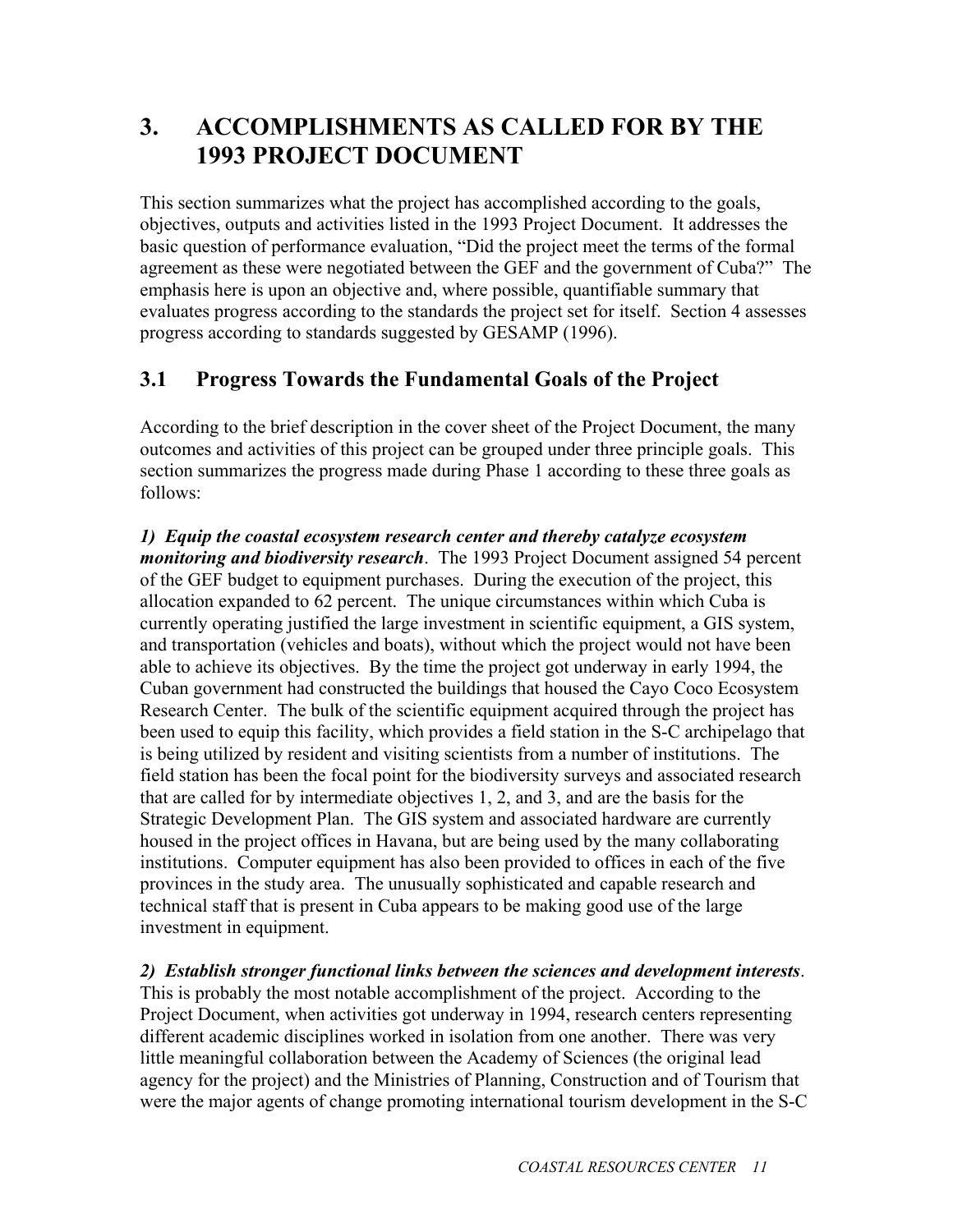archipelago. Three years later, the situation is remarkably different. The Ministries of Tourism and of Construction and the Institute of Planning are major players in the project. Faculty and students in the academic disciplines from which their senior staff are recruited (civil engineering, architecture and economics) now feature programs and student theses that address the issues that are central to biodiversity conservation and sustainable development in the archipelago. Several architecture students have completed thesis projects that present environmentally-sensitive tourism resort facilities featuring a nature tourism theme and making use of innovative, low-impact building technologies and materials. The department of economics at the University of Havana has launched a new program in resource economics. The department of architecture is about to start a program in landscape architecture. Both of these are the first of their kind in Cuba and their presence can be attributed at least in part to the project. It must be recognized, however, that during the years that the project was underway, the Cuban government was being reorganized to implement new environmental management policies. The implementation of these policies dovetailed with the objectives of the project.

The interdisciplinary and interinstitutional integration that has been achieved is due in good part to the environmental analysis and planning techniques utilized. This called for working sessions at which scientists, planners and engineers worked together to analyze the features of a specific place and develop a plan for resort facilities and the supporting infrastructure in accordance with the goals of the project.

Many of the results of this process are already visible in the archipelago. They include the re-engineering of the berm road (constructed on fill) that was built in the 1980s to connect Cayo Coco to the mainland and that cut off circulation in the Laguna de los Perros. This caused hypersaline conditions, anoxia, and mortality of mangroves, seagrass beds and their associated fauna. By early 1997, a series of openings had been built in the berm road that have re-established circulation and are allowing this large lagoon to begin to recover.

The collaboration between the scientific and development communities have also led to reducing the projected number of hotel rooms in the archipelago by approximately 50 percent and radically changed the approach to resort developments. Today dispersed low-impact models have replaced the coastal strip development approach typified by Cancun that was the original model for tourism in the S-C archipelago.

*3) Developing a regional strategic plan for tourism and other activities within the context of environmentally sound management*.At the time of the final evaluation, a 265-page draft document entitled *Proteccion de la Biodiversidad y Establecimento de un Desarrollo Sustentable en el Ecosistema Sabana-Camaguey*, and a much shorter executive summary, had been prepared. These present the major results of the project including a strategic plan for the archipelago. In its current state, the strategic plan demonstrates that the many outputs and activities called for by the six intermediate objectives and final outcomes stipulated by the 1993 Project Document have been met or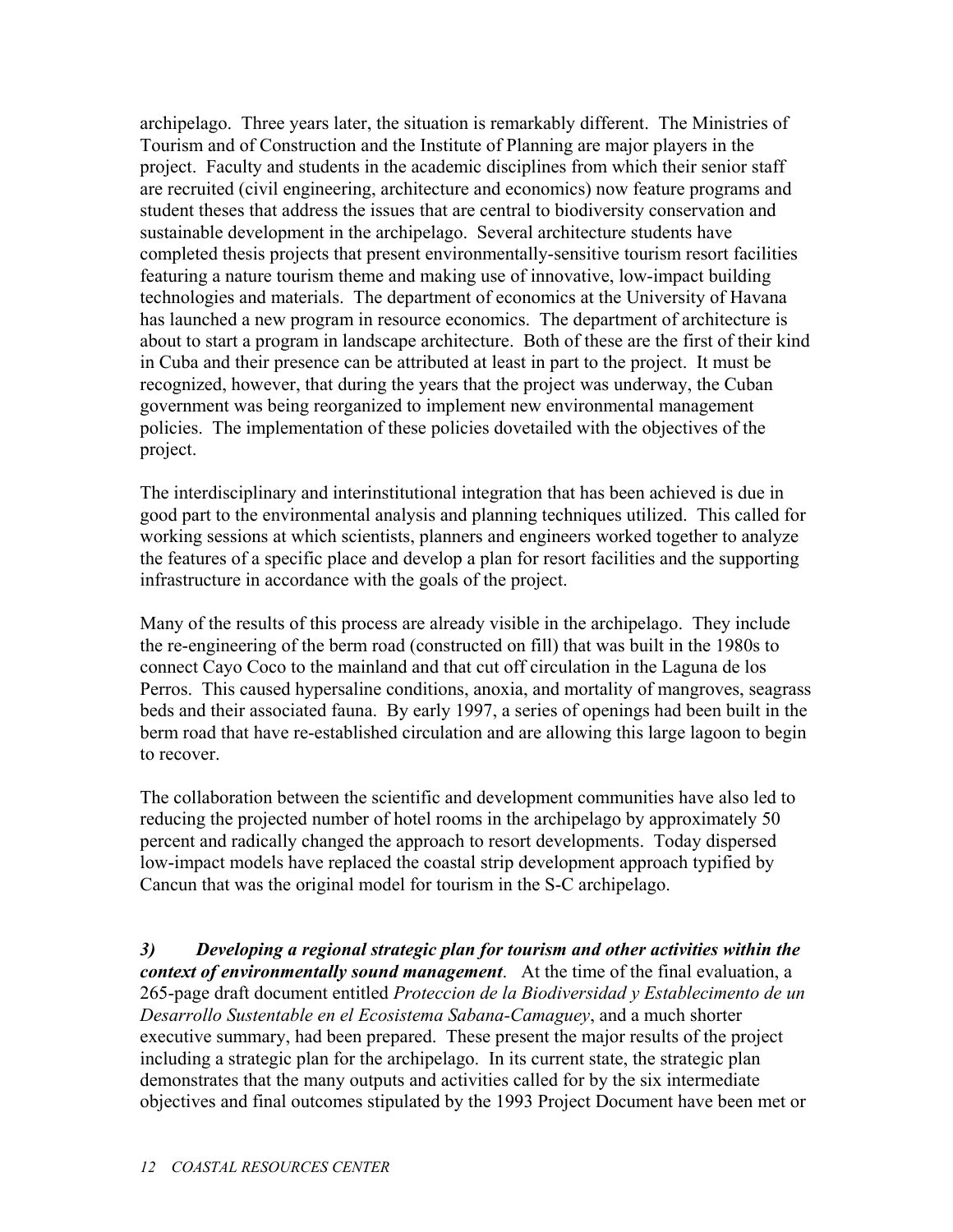exceeded. The details of the strategy are presented in multi-paged tables that list a total of 162 objectives and actions. These are subsequently winnowed down to a still lengthy list of priorities. This approach to presenting a strategy does not do justice to the accomplishments of the project. The strategy would be a more forceful and operationally useful document if it was organized around the major issues posed by biodiversity conservation and sustainable development in the archipelago. Nonetheless, the ingredients for an effective management strategy are in place and, more importantly, there is a strong constituency that supports the values and the principal actions that it calls for. The most significant actions include:

- The application of the environmental analysis and planning methodology to all future development in the archipelago
- Further efforts to restore degraded areas, particularly those damaged by organic loadings from sugar refineries
- The restoration of depleted fisheries through licensing and inspections, and the creations of fisheries reserves in which all forms of exploitation are prohibited
- The designation of large areas of the archipelago as national parks and preserves
- The utilization of the rich base of environmental information in an impact assessment process and environmental inspection system
- The expansion of the ongoing environmental monitoring system
- The adoption of construction and waste treatment technologies appropriate to a nature-based form of tourism development

### **3.2 Strengthened Technical Capabilities**

Intermediate objective 2 calls for strengthening "the scientific and environmental planning and management capabilities of Cuban agencies at the national, regional and local levels." The Project Document establishes that the objective of improved science capacity is to enhance sustainable development and environmental conservation, and this is the standard by which we judge success of the steps that were taken.

At the project outset, the participating institutions already possessed highly professional technical staffs that were prepared to execute the project's scientific activities in accord with the highest international standards. The primary needs for training were in integrated data management, cross-sectoral planning, and innovative approaches to environmental planning and site development. These needs were met by training abroad for a small number of key personnel, and through a series of in-country workshops and special training programs. Although the number of personnel trained through this program was small, it was appropriate in the context of the high level of scientific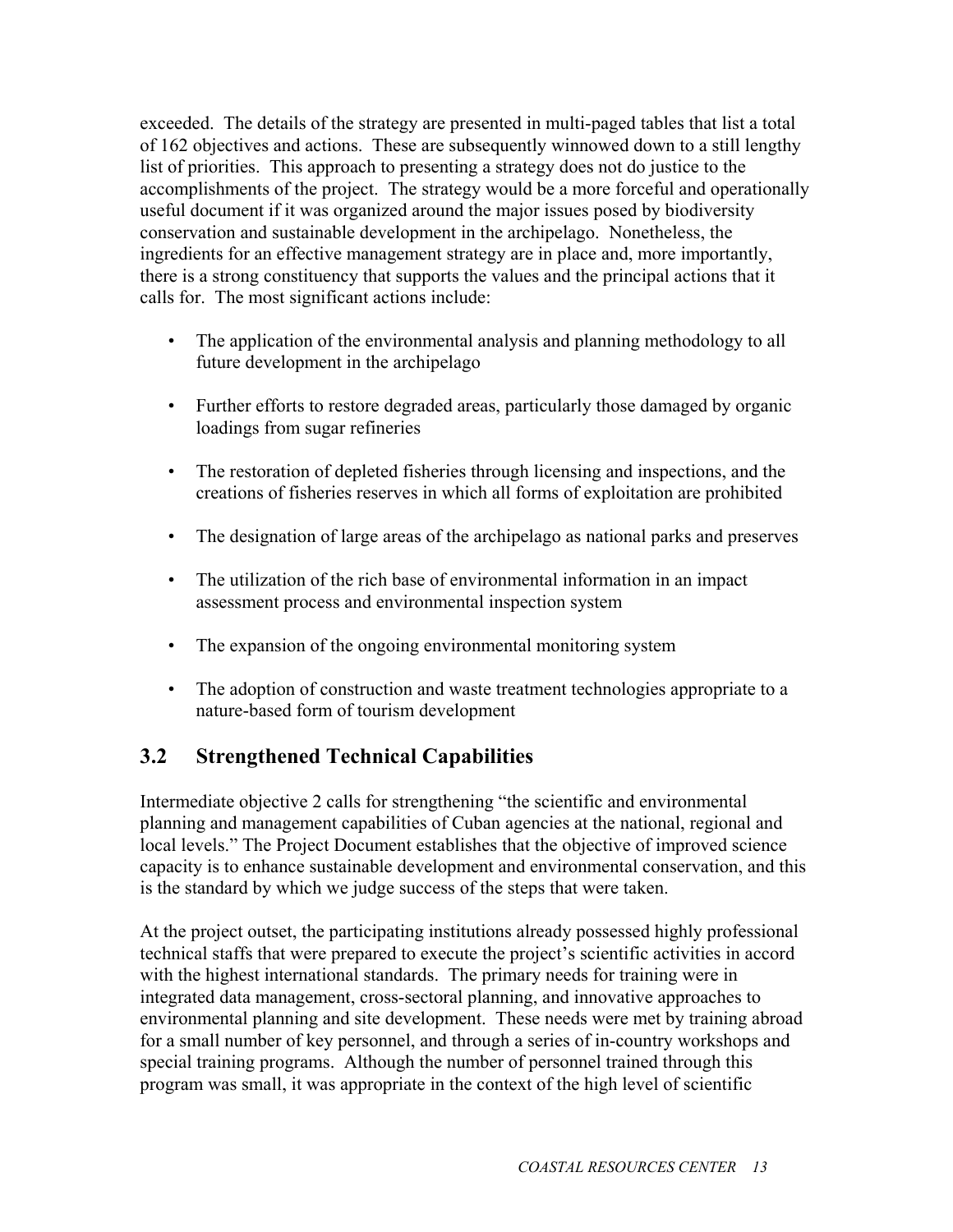professionalism in Cuba, and it effectively addressed the goal of improving that aspect of science capacity that is relevant to planning and management.

The crossover between science and policy was also enhanced by the consultative process by which the S-C Strategy and Site Plans were formulated. In all meetings with local institutions, the evaluation team found abundant evidence that scientists and other technical specialists were directly involved in the development of policy, new laws and regulations, and strategies for development and conservation. All scientists interviewed said their involvement in such activities had increased during the project and that they were adequately prepared for such involvement. We found that participating scientists had detailed knowledge of environmental laws, regulations and policy, as well as with the process by which they were developed. The majority of scientists interviewed had participated in an international discussion on environmental policy, and all scientists interviewed had participated in national and local forums where public policy was discussed and defined. This process of planning and policy formulation also involved engineers, architects and planners.

Given the high level of technical preparation in the participating institutions, the primary limitation to technical capacity at the project's outset was the lack of scientific supplies and technical equipment. The project's contributions in this area were concentrated in the research station at Cayo Coco, in accord with Immediate Objective 1. While the stated Outputs 1.1 and 1.2 were fully achieved, the evaluation team notes that the overall objective was to improve the capabilities of the Ministry of Science, Technology and the Environment and other relevant agencies. The capacity of many institutions to participate in long-term activities initiated by the project remains compromised by shortages of equipment and supplies, and (to a lesser degree) by the lack of specific software. In the context of improving science for the purpose of supporting management, it would be desirable for the improvements to be broadly distributed among participating institutions.

## **3.3 Strengthened Scientific and Environmental Planning and Management**

Implementation of this project was accompanied by an extensive reorganization of the environmental institutions and agencies in Cuba. These actions included institutional reviews and reforms, creation and implementation of new environmental legislation, development of appropriate regulations, compliance and incentive systems for development activities, and revisions to the roles and mandates of environmental agencies. The GEF project contributed technical expertise to these reforms and was the first major environmental project to test their operational viability. The project's steering committee brought together a diversity of institutions to examine and debate environmental policy as it applies to the S-C ecosystem and to specific development proposals.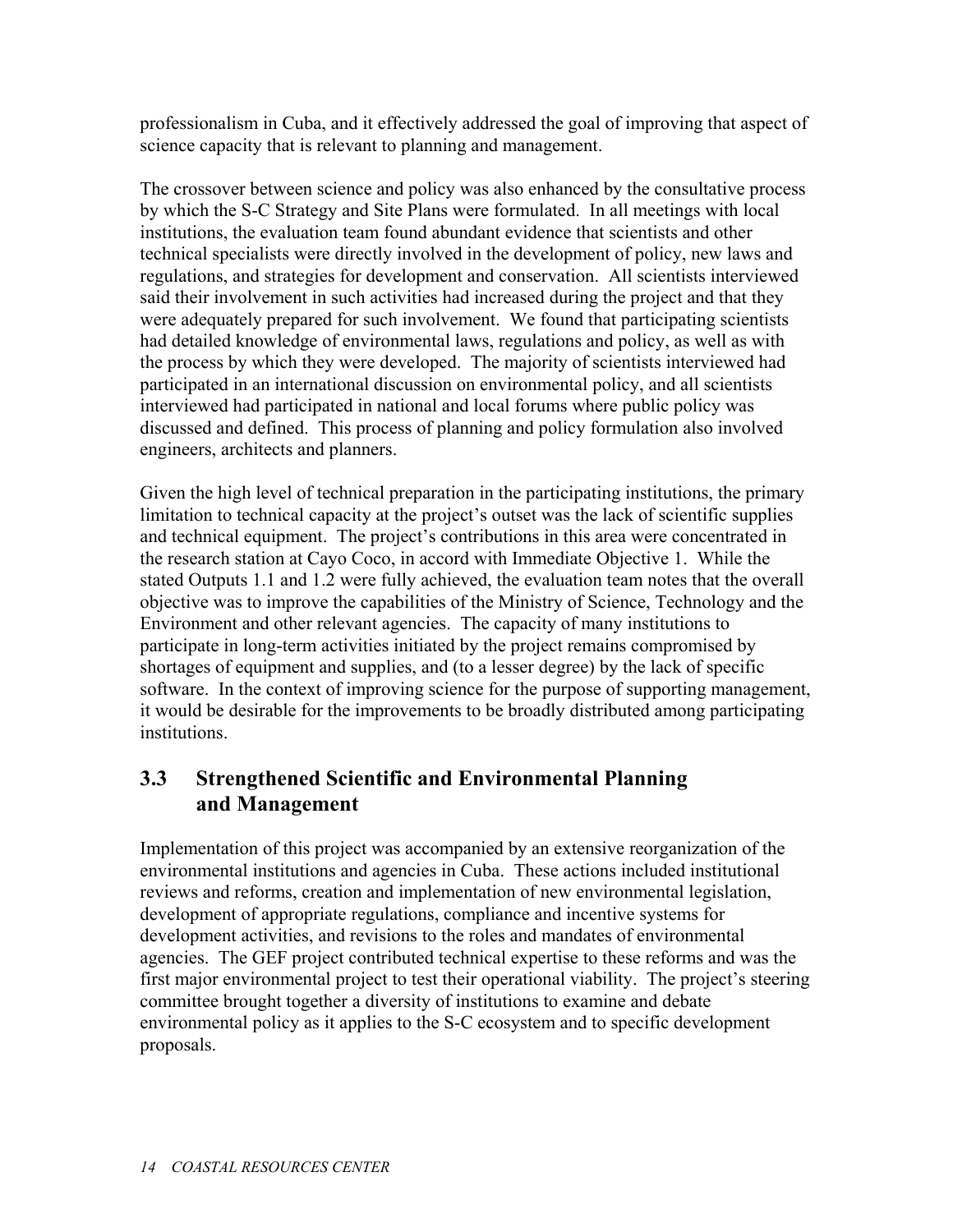### **3.4 Developing Scientific Information for Management and Sustainable Development**

In order to provide both environmental data and the information services that are necessary to make it useful for planning and management purposes, the project included 1) an accelerated program of resource evaluation and inventory in the project area, and 2) the introduction of new information management technology including GIS mapping and electronic data bases.

*1) Success of Resource Evaluation***.** At the project outset, the S-C archipelago was one of the most poorly known regions of the Cuban coastal zone. The initial assessments of its significance for biodiversity on a global scale were based on the "slide-rule" method of using habitat diversity as a preliminary estimator of biological diversity. The project therefore undertook a regular program of inventories to rigorously document the area's living resources both qualitatively and with respect to their geographic occurrence. These activities resulted in an increase of basic knowledge about biodiversity of many major groups in the Cuban biota by factors ranging from 9 percent (in the case of isopod crustaceans) to 150 percent (in the case of amphipods), according to technical papers published by the project staff in the international scientific literature.

The evaluation team notes very considerable achievements in Outputs 3.1 to 3.4 which call for preliminary assessments in physical, marine biological, terrestrial biological and cultural resources. During this initial phase of resource assessment, the project used a strategy of extensive surveys that was designed to provide a maximum of new data in a short period of time. Although this approach involves a number of technical compromises, these were economically justified and the evaluation team judges the resource assessments to have been very highly productive. It must also be noted that the high rate of encounter of unknown forms of biodiversity implies that knowledge of living resources is still at a preliminary level in the project area. The locality-based assessments carried out by the project provide substantial confirmation of the original predictions that the S-C archipelago, with its complex mosaic of shallow marine environments, would prove to be a critically important region for the protection of marine biodiversity.

*2) Success of Information Management Systems***.** During the period that the project was underway, several of the participating institutions developed electronic data systems for the first time, and the project's support for the transition in information management must be counted as one of its most catalytic and far-reaching effects.

Major emphasis was placed on the development of the GIS as the core element for integrating data that is of diverse kinds and that might originate in a variety of institutions with diverse technical orientations. GIS training was provided by a consultant who worked with the remote sensing group to develop base maps and thematic layers. A preliminary GIS system was installed late in the project. The system in place satisfies the goals of providing preliminary resource maps, although it did not draw widely on information sources in specialized institutions. This system should be followed up by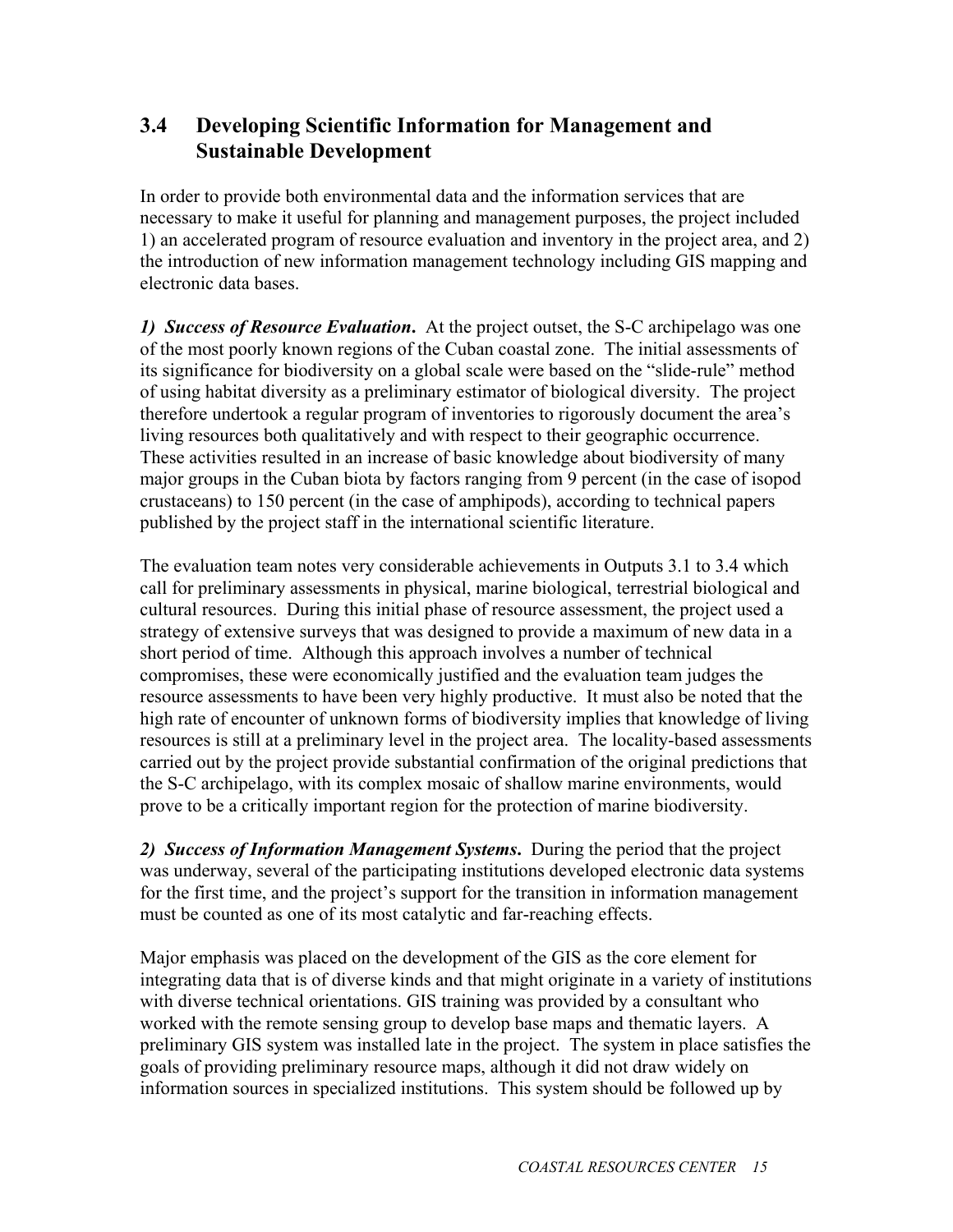transferring a greater amount of GIS technology to the country's technical institutions, and by providing electronic communication links that would support an interinstitutional network of environmental information.

The value of any GIS as an approach to integrated information management across social sectors is limited by the extent to which the data systems in various institutions have themselves been computerized. It is also limited by the degree of standardization with respect to file structure, field structure, units of measure and problems of scale. The project made considerable progress in the conversion of data to electronic format in a number of institutions, and it established the basis for them to initiate a national datastandardization process. Such a process, with emphasis on the relational databases that support most policy queries, should be fundamental in future programs to improve access by policy-makers to information that is relevant to management.

As in all Caribbean island countries, the original surveys of Cuba's natural resources were carried out predominantly by institutions based outside of the Caribbean Basin. As a consequence, much of the basic information about Cuba's biodiversity and natural systems is now located abroad (a circumstance that is repeated in every island state of the region). This body of baseline data includes information about pristine conditions that is of critical importance for programs in habitat rehabilitation, as well as information about the response of the biota and of ecosystems to the perturbations caused by the agricultural and urban development of the island over a 500-year period. Both of these kinds of information are necessary to other activities in the project, as well as for the continuation of environmental mitigation efforts in the future.

An important consequence of the project's activities in information management is that participating institutions now have the capacity for the first time to effectively repatriate data about Cuban natural resources from foreign databases, most of which have substantially completed the electronic reformatting of their data. The establishment of electronic "receptacles" for environmental information (i.e., relational databases in Cuban institutions) makes it possible to receive downloaded information from counterpart institutions as well as to gain instantaneous access to most of the relevant information that currently exists. This capacity is equivalent to carrying out decades of new resource assessments, and it provides a fundamental advance in institutional development.

### **3.5 The Strategic Plan for the Sabana-Camaguey Ecosystem**

*1) The Development Strategy*. Following the adopted methodology, a major effort has been made to synthesize information on the environmental characteristics of the archipelago on a series of maps. These became the basis for identifying spatiallydefined, environmentally-sensitive areas and areas that should be designated for protection. Such mapping occurred at two scales: for the archipelago as a whole, and at a much more detailed scale for the four sites where the pressures to develop tourism resorts are most intense. This mapping has produced a generalized zoning scheme for the entire archipelago at scales of 1:1 million and 1:250,000 that is based upon the major features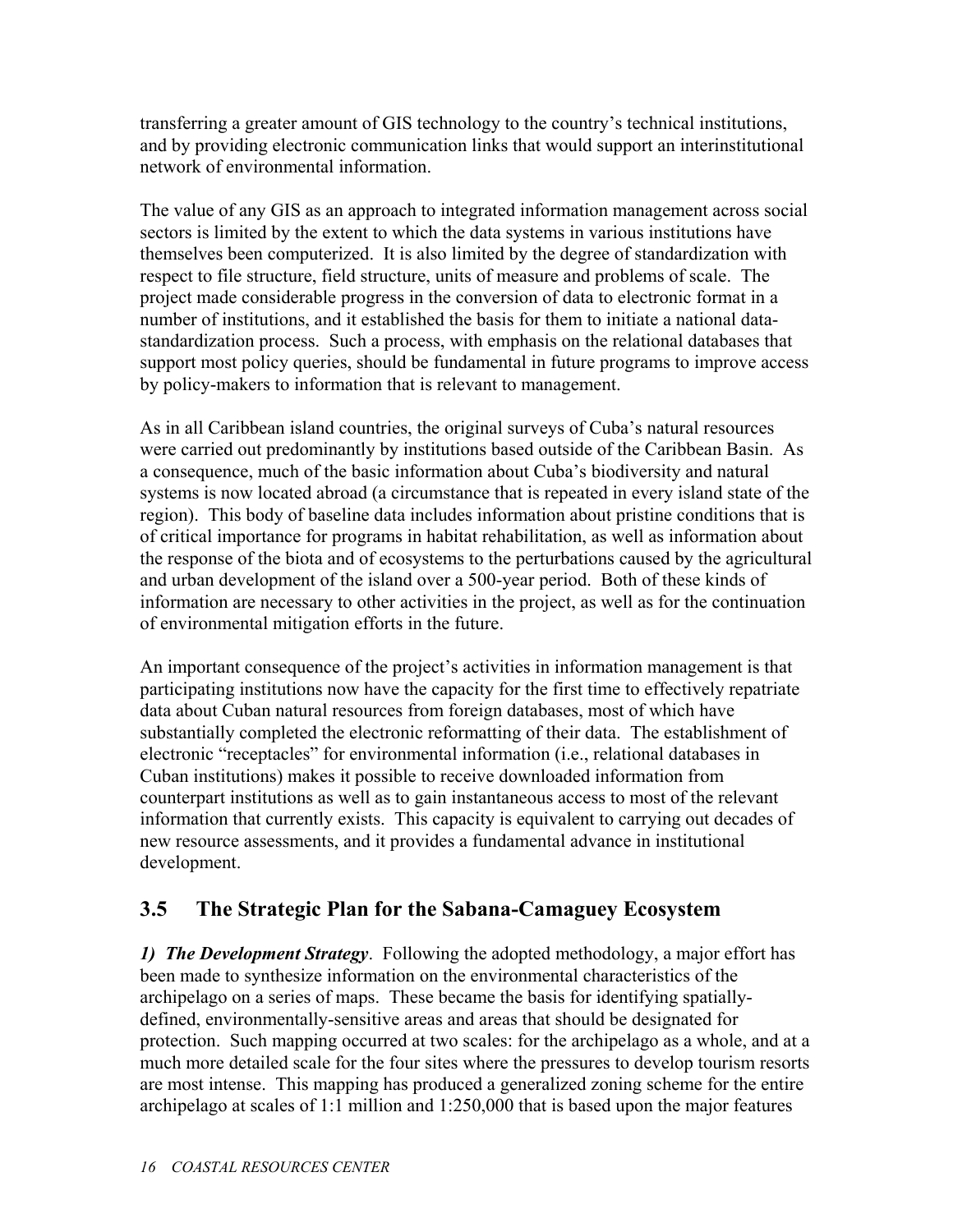and qualities of the ecosystem and recommendations for the designation of a national park, a series of ecological reserves and a series of fisheries reserves. The second major outcome is a site-specific environmental analysis and planning process (at a scale of 1:50,000 and 1:25,000) that provides developers and regulatory institutions with a powerful tool for designing tourism facilities in a manner that minimizes their environmental impact and supports the goal of nature-based tourism in the archipelago. The techniques of environmental analysis and planning that underlie the mapping procedures have been the subject of a number of workshops and training sessions held both in Havana for institutions of central government and in the five provinces of the S-C ecosystem.

It is significant that such mapping and detailed site planning has not been an academic exercise but has already reshaped the planning and development process in the archipelago. For example, a resort development proposed for Playa Pilar was withdrawn when this was shown to be inconsistent with the generalized zoning scheme. Site plans and engineering plans for the expansion of resort facilities in Cayo Guillermo were extensively modified.

The second major feature of the project's approach to strategy formulation was to introduce the Cubans to the diversity of experience in tourism development and its impacts throughout the Caribbean. This featured a study tour to seven Caribbean nations that resulted in a detailed report prepared by the participants. The tour, combined with a number of training courses held in Cuba, provided project participants with a host of ideas on those forms of development that could be considered desirable and undesirable for the S-C ecosystem. Thus, scientific information on the characteristics of the S-C ecosystem was integrated with new tourism design concepts and tourism market data to provide the project with the information and ideas upon which the strategy is based.

These activities resulted in progress on all activities listed under Output 4.4.1 including specifically:

- A system for classifying marine and coastal species according to their conservation status (Activity 4.1.1)
- An ongoing environmental monitoring program conducted by the Cayo Coco Ecosystem Research Center that features monthly surveys of such variables as salinity, temperature, oxygen, fecal coliform, beach profiles, etc. At present, monitoring is directed at areas in the Cayo Coco vicinity where tourism development is currently concentrated. A more comprehensive monitoring system is being designed.
- Several species recovery plans (Activity 4.1.3) have been developed
- Critical habitats have been identified (Activity 4.1.4) at a generalized scale for the entire archipelago.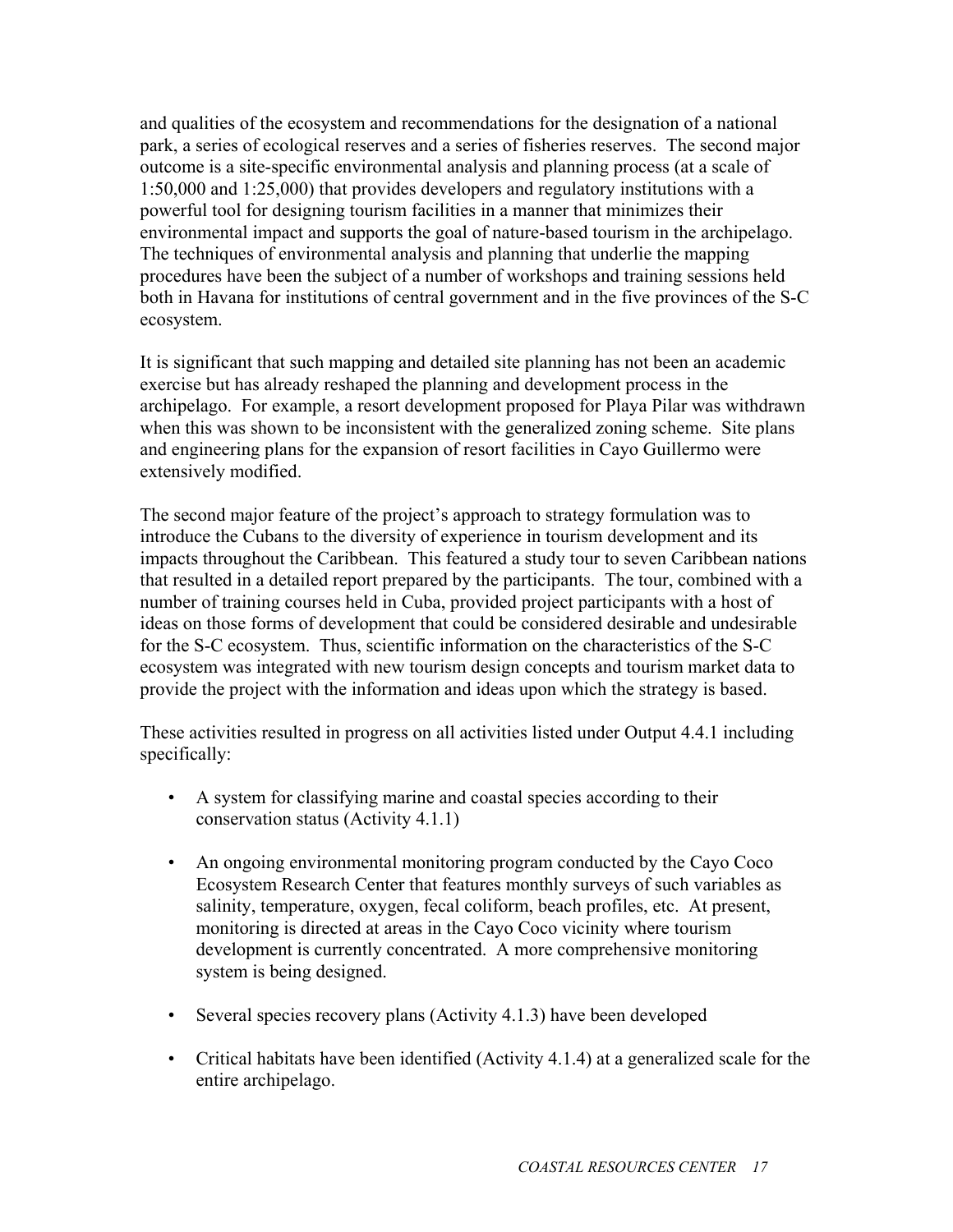• Species subject to overfishing (Activity 4.1.5) have been identified.

*2) Development Guidelines*. Development guidelines are embedded in the site-specific mapping and analysis process. The four detailed site plans, and a number of student theses completed in the architecture and civil engineering departments of the University of Havana, provide examples of the environmentally-sensitive planning and engineering that is being successfully promoted by the project. The draft project report contains numerous tables and boxes that identify specific techniques that can be used to mitigate specific human-related impacts, for example, by using gray water for irrigation, landscaping with native species, minimizing the size of the areas disturbed during construction, using alternative energy sources and applying innovative technologies for sewage treatment and disposal.

*3) Designation of Sensitive Areas*. One of the key recommendations emerging from Phase 1 of the project is for the designation of a system of protected areas within the archipelago. One of these would be the second largest coastal marine park that features coral reefs. The largest coral reef park is the Great Barrier Reef in Australia. The protected areas identified for the S-C archipelago, however, had not been formally designated at the time of the final evaluation, but the proposal appeared to be supported by the responsible institutions. The proposed marine park is complimented by a proposal for several fisheries reserves that, if adopted and implemented, would be free from all forms of fishing and should contribute to the recovery of several important but currently over-exploited species of fish and shellfish.

The designation of environmentally-sensitive areas and areas designated for protection is a major feature of the site planning process. Thus, in the four cays to which this methodology has been applied, areas designated suitable for development are restricted to less than a third of each study area. These designations appear to have been accepted by the Ministries of Tourism and Construction and have already had a major impact on the development process in these sites.

#### **3.6 A Public Awareness Program**

Intermediate objective 5 and the final section of the Project Document on "Expected End of Project Situation" outlines a public education program that features:

- Information dissemination through public media
- Exhibits and interpretive centers
- Natural history tours

Public dissemination has taken place through television, radio and newspaper. In all three media, the issues addressed by the project and some of its major accomplishments have been featured both nationally and provincially. Two videos produced by the project have been aired on national television and on the station that serves the five provinces of the S-C region. Television, radio and newspaper coverage, including major features, have occurred most frequently in the provinces of Villa Clara and Sancti Spiritus since it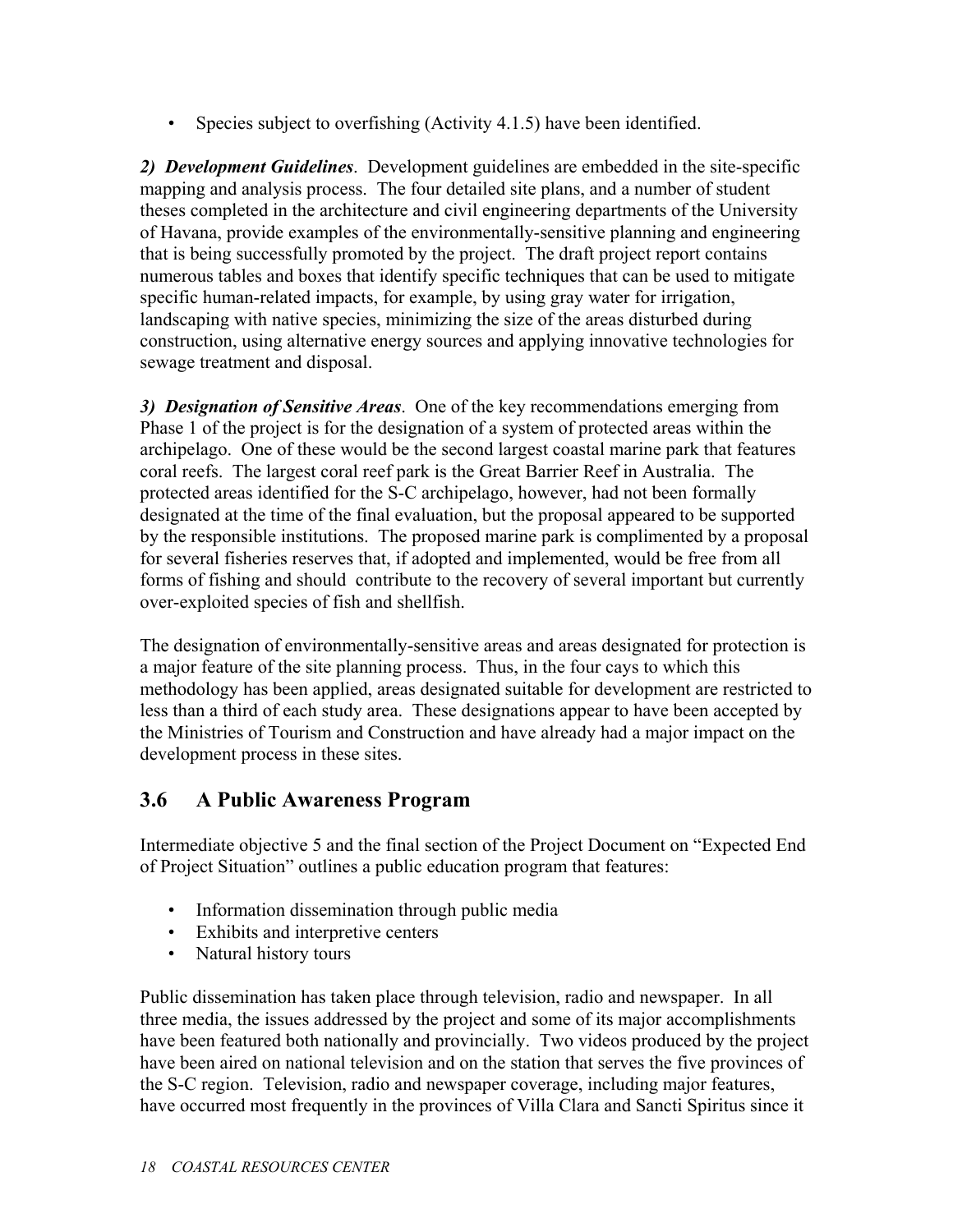is there that the project has been most active. At the national level the NGO Pro Naturalesa has provided a means for disseminating project results through its speakers, curriculum materials and "citizen science" programs.

A strong effort has been made to target the ideas and information generated by the project on school children. Here again, the most impact has been on schools within the S-C region. School activities have included field trips to readily accessible sites, specific projects (e.g., beach clean-up) and speakers invited by interested teachers.

Another target audience has been the fishermen who operate in the archipelago's waters—both the commercial fishermen and the increasingly significant recreational fishermen. Here the focus has been on the need for reserves and controls on harvest rates.

The creation of museum exhibits has been limited to modest displays in the Cayo Coco station. There are natural history tours available to tourists through the hotels in the archipelago. These currently feature diving excursions and visits to such attractions as the flamingo colony.

The Project Document makes no mention of impacts on Cuba's formal education (school and university) curricula that has emerged as a significant accomplishment of the project. The project has, however, had a major impact on both. The new university programs in landscape architecture and resource economics may be directly attributed to this project. Both the undergraduate and graduate program in marine biology and aquaculture has been enriched by the project. Nine Master's degree and three Ph.D. theses address topics in the S-C archipelago and have been supported directly or indirectly by the project. In addition, three senior projects in architecture, one Ph.D. on beach dynamics and two Ph.D.s in systematics have addressed topics of direct relevance to the project.

### **3.7 Analysis of Existing Climatic Data**

The compilation of climatic information was carried out by a study group formed in 1994. In fulfillment of Output 6.1.2, the group developed a database of weather measurement maintained in the Institute of Meteorology. It contains historical data as well as the results of weather monitoring since 1996, when the accumulation of data from the project area was accelerated. The database is based on the system CLICOM which, according to the specialists interviewed, is a standard used internationally. The system is geo-referenced and could technically be integrated with other information systems, although to date, only preliminary consideration has been given to this possibility.

The information system should make it possible to obtain additional data from international sources from existing climatic data using electronic methods. This option, however, is not currently being pursued; neither is there a program to acquire remotesensing data on the scale of the entire project area.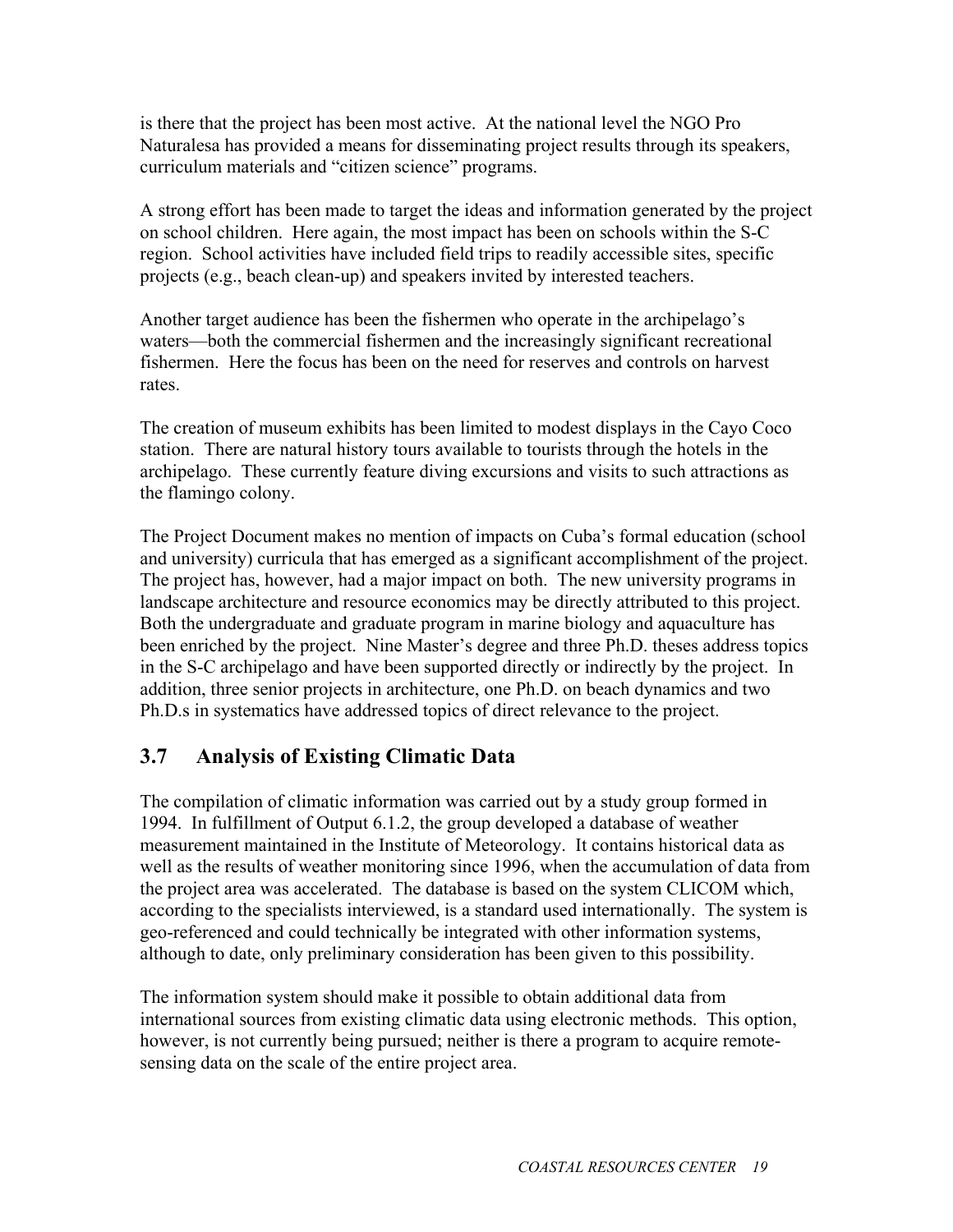Apparently, there is not yet an effort to develop data standards that would enhance the inter-use of meteorological data across sectors. Nonetheless, information from the database is apparently widely accessible to project participants, as all of the project's study groups were able to present detailed climatic data relevant to their own specialized presentations.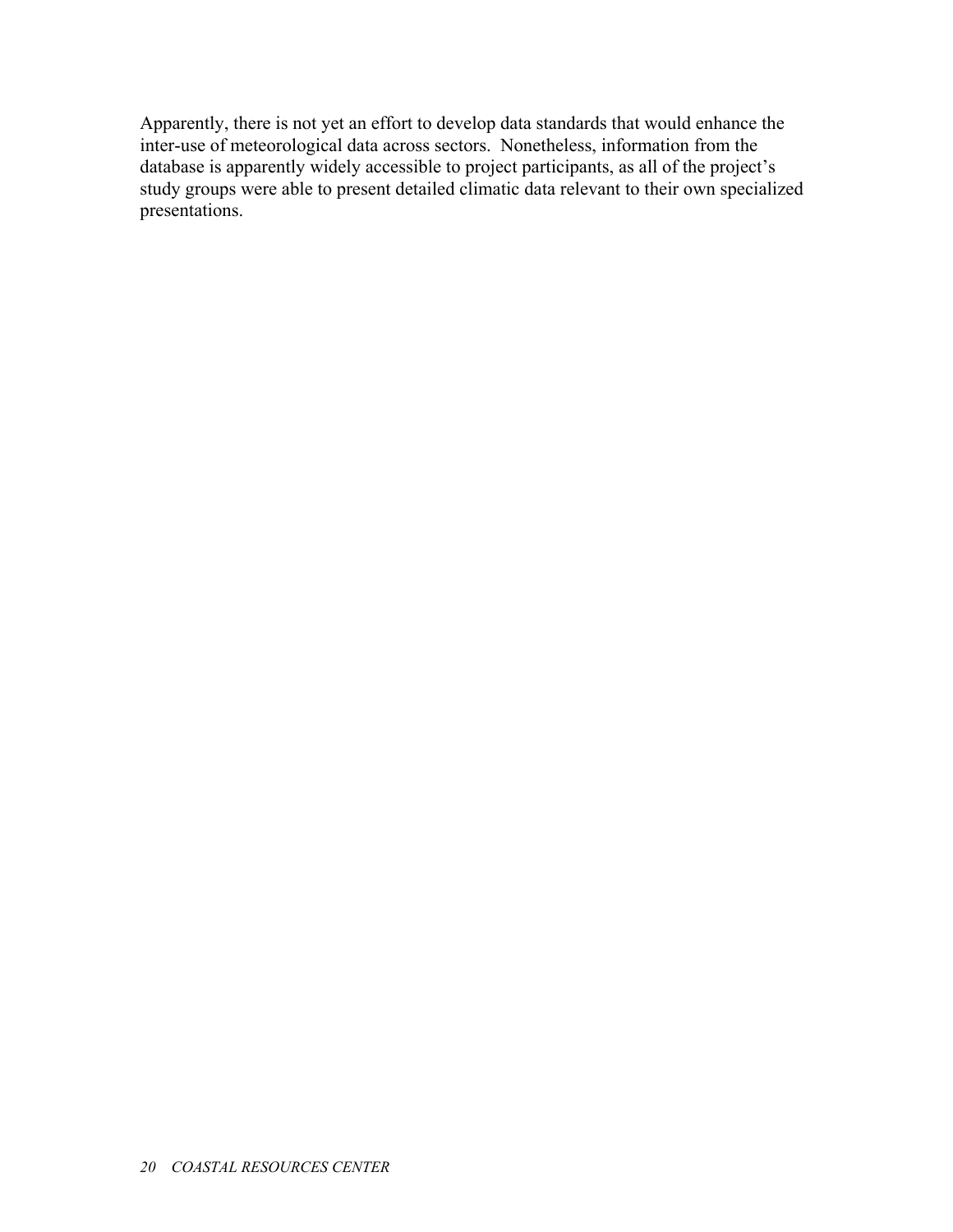# **4. STRATEGY DEVELOPMENT PROCESS**

This section assesses the project in accordance with the steps and priority actions for a coastal management program recommended by GESAMP (1996). It is important to recognize that this treatment holds the project up to standards that are somewhat different from those described in the Project Document. The GESAMP process, however, is fully consistent with the strategic planning process set forth in the Project Document, but provides a greater level of detail and suggests a sequence of actions that are implied—but not explicitly stated—in Figure 7 of the Project Document.

## **4.1 Local Ownership of the Project**

The GEF Operational Strategy states (p. 14):

Sustainable achievement of global biodiversity benefits will greatly depend on the extent to which GEF activities are countrydriven.

One of the strengths of the project is that it is "owned" by Cuban institutions. The project director and senior staff are all Cubans of exceptional capability and dedication. The government of Cuba views as a priority the adoption of the principles and guidelines of Agenda 21 and this is causing significant policy reforms across governmental institutions. The GEF project is seen by both the UNDP country office and by the Ministry of Environment and Technology as an important vehicle for making tangible progress towards sustainable forms of development. The importance of the project to the Cuban government is reinforced by the significance of the S-C ecosystem in the country's strategy to promote international tourism as a means of earning urgently needed foreign currency. Together, these factors have placed this GEF project higher on the national agenda of priorities than is the case for GEF projects of a similar dollar value in other nations. The fact that it is led by nationals, and reaches deep into national and provincial institutions, has generated a remarkable degree of ownership and pride in this effort.

### **4.2 Initial Identification and Assessment of Ecosystem Management Issues**

The three fundamental issues that prompted the selection of the S-C archipelago as the site for a GEF project are set forth in the Project Document. They may be summarized as follows:

*1) Biodiversity*. Cuba probably has the highest biodiversity in the West Indies. The archipelago contains a particularly high level of both biodiversity and endemic natural life. The offshore cays are amongst the most important tracts for the preservation of Cuban terrestrial biodiversity. At the start of the project, Cuban capacity to carry out the scientific surveys required to document the region's biodiversity was severely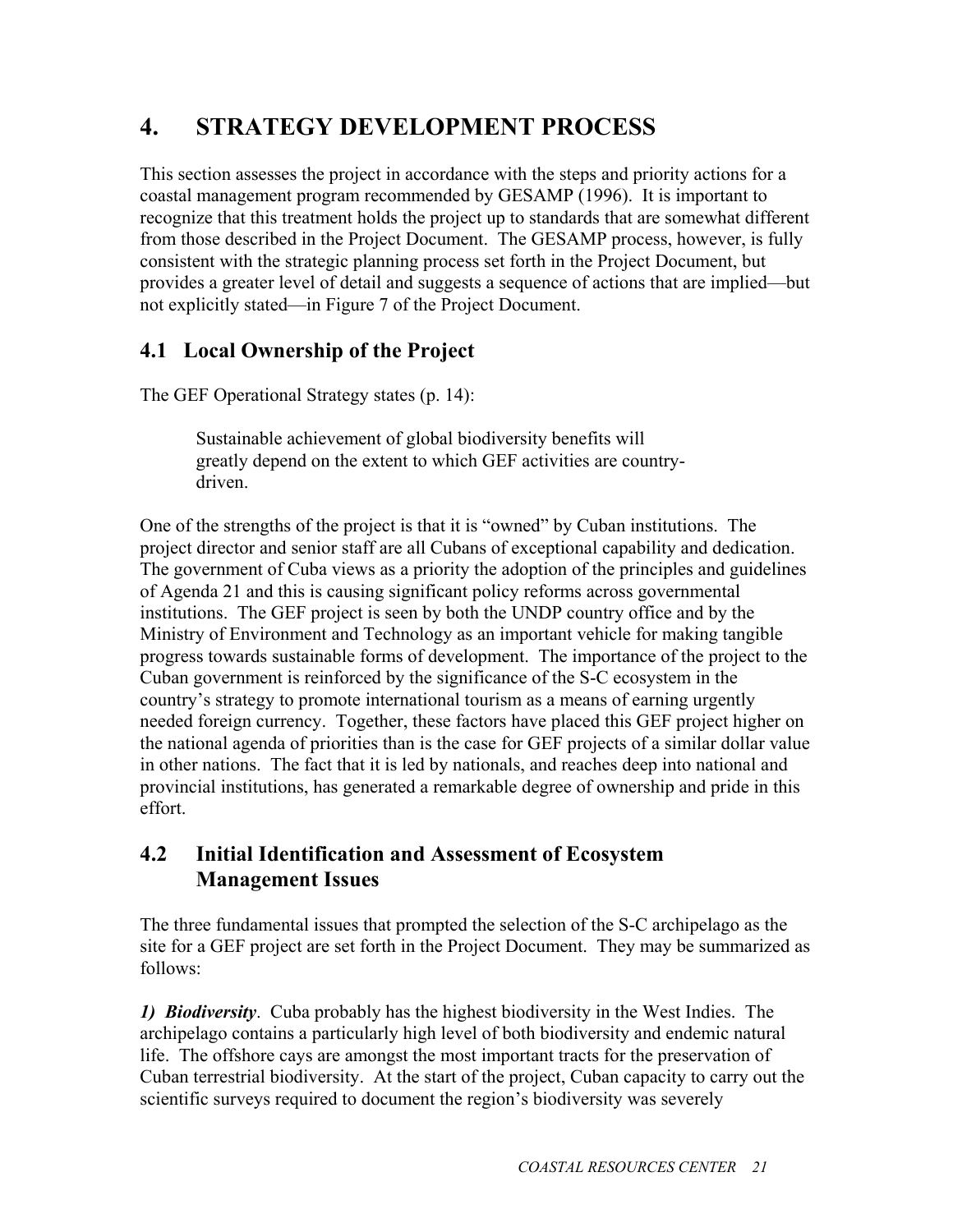constrained by the lack of the necessary equipment. According to the Project Document, inventories were in a preliminary state, information on the distributions of most species was not available, management plans for endemic and migratory species did not exist, and environmentally sensitive areas had not been delineated.

*2) Tourism Potential*. By 1993, tourism had been identified as a priority sector for economic development in Cuba. Several thousand hotel rooms were slated for construction in the cays of the S-C ecosystem. The risks posed by such development, according to the Project Document, included:

- A possible failure to ignore changing trends in international tourism
- Problems posed by the seasonality of tourism
- A failure to capitalize on ecotourism
- The potential to inadvertently damage ecosystem qualities
- A potentially low cost benefit ratio due to these factors

These concerns produced considerable interest in ecotourism and other forms of tourism rather than the traditional enclave, Cancun-like, development with its high demand for infrastructure and potentially undesirable social implications. If the potential for ecotourism in the S-C ecosystem region was to be exploited, special attention would need to be given to transportation to remote areas and the construction of suitable accommodation facilities. The Project Document notes that the existing zoning and detailed physical plans in the S-C ecosystem did not adequately consider environmental and biodiversity concerns. Furthermore, it noted that the implementation and enforcement of approved physical plans was poor and that the linkages between science and natural resource agencies to planning and development agencies were inadequate. In particular, detailed physical plans drawn up for Cayo Coco were similar to those of Cancun and could be confidently predicted to result in significant environmental degradation.

*3) Environmental Planning*. In 1993, Cuba had a well developed decisionmaking process for physical planning and the allocation of land to different uses. Detailed physical plans had been drawn up to develop Cayo Coco as an international tourism resort on the Cancun model. Similar plans for other offshore cays were underway. One hotel and the first of a series of roads connecting these tourism sites had been built. These plans and structures, however, threatened to have a serious negative impact on the quality of the ecosystem and the biodiversity it supports. The inadequate consideration of environmental issues and biodiversity concerns in land-use allocations and tourism planning was therefore identified as a major threat. Furthermore, the implementation and enforcement of approved physical plans was found to be poor. According to the Project Document, these problems existed in large part because the flow of information between scientists and natural resource agencies to planners, engineers and development agencies was poor.

Both the lengthy process of designing the project and its implementation illustrate the difficulties of making the transition from traditional natural science research to the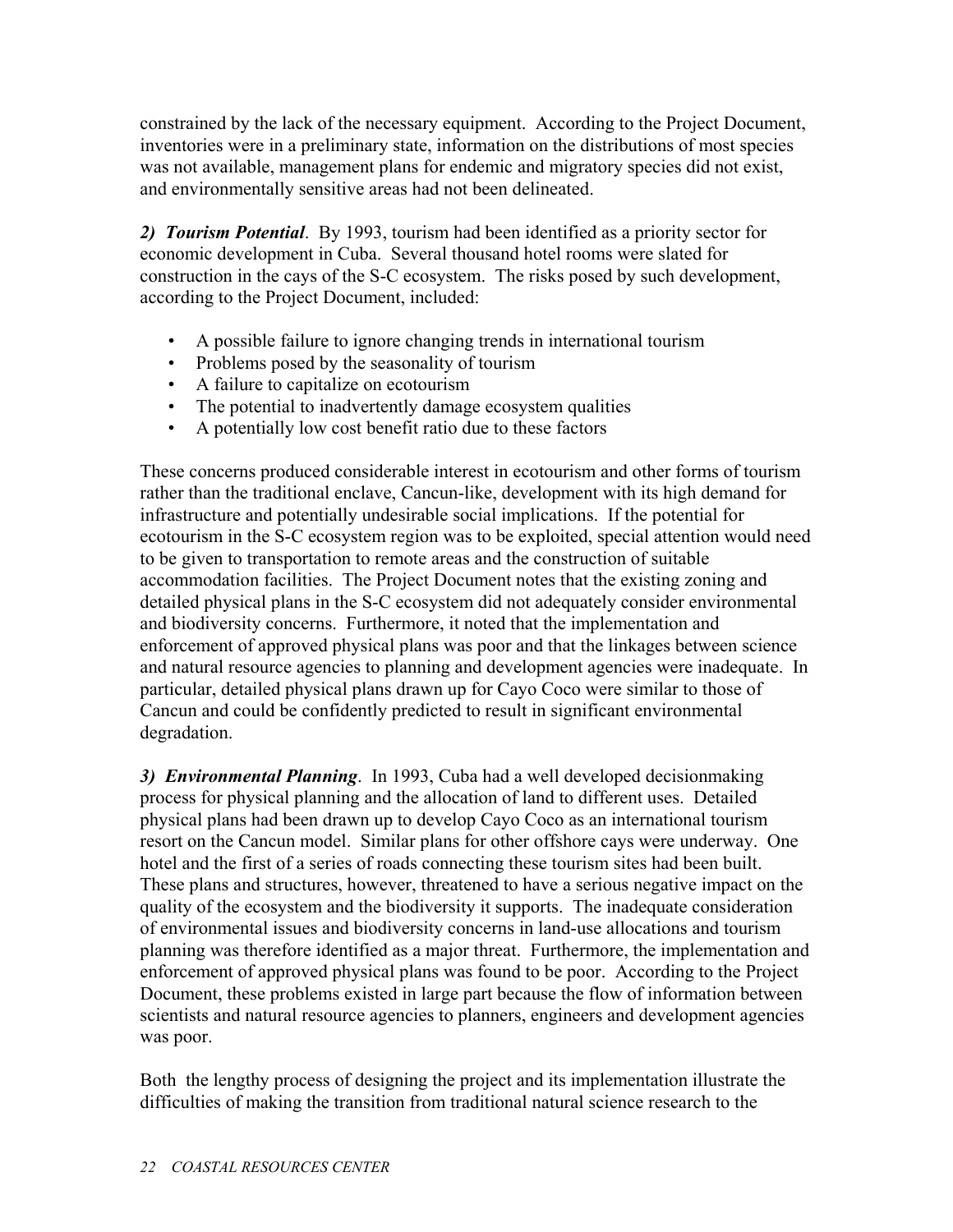analysis of clearly defined resource management issues in order to formulate public policy design to promote sustainable forms of development. In Cuba, the project design processes began in 1988. Before a proposal was sufficiently developed for formal consideration by the GEF, two rounds of planning occurred. The first produced separate research proposals for marine and terrestrial topics. The second integrated the two into a somewhat more coherent package of individual research projects. In a third attempt, nonscientists and managers from the Ministries of Tourism and Fisheries were incorporated into the planning process. This time a more integrated research plan emerged. According to Dr. Alcolado, this plan continued to be based on the assumption that the provision of sound scientific information would provide a foundation of "truth" from which appropriate management actions would flow logically and easily. At this stage there was little awareness of the process by which public policy is negotiated and the need for a strategic approach to prioritizing and sequencing tasks.

This GEF project has provided the first major opportunity for Cuban specialists to engage in interdisciplinary research at the ecosystem scale with the objective of developing a comprehensive plan and supporting public policies. It has been an intensive learning process. The senior technical advisor succeeded in promoting an approach that began by compiling and mapping information within each of the disciplinary groups (see Section 2.3). Each group identified problems, the evidence of such problems and the potential strategies that could alleviate them. The problem analysis process focused upon the sources, pathways and receptors of environmental stress. This process proved to be very helpful, but it did not crystallize thinking around a short list of priority management issues (defined here as encompassing opportunities as well as problems) that could provide the backbone of a strategic plan. The result is that each working group developed voluminous reports that include lengthy lists of problems and possible actions. These are summarized in the "Synthesis of Results" report that is one of the major products of the project. The management strategy, in the form of an executive summary reviewed at the time of the evaluation, would benefit from a structure that more directly addresses the major issues. These are identified and briefly described in Sections 4, 5 and 6 of the executive summary and may be listed as follows:

- Organic loadings from the untreated wastes of sugar mills that have led to large areas of anoxic conditions in several lagoons
- A marked reduction in fresh water inflows to estuaries due to the construction of dams on rivers
- Potential impacts from oil and gas drilling operations in the western end of the region
- Overfishing of several commercially important species
- Threats from discharges or a wreck of vessels transiting the major shipping lane that lies between the archipelago and Barbados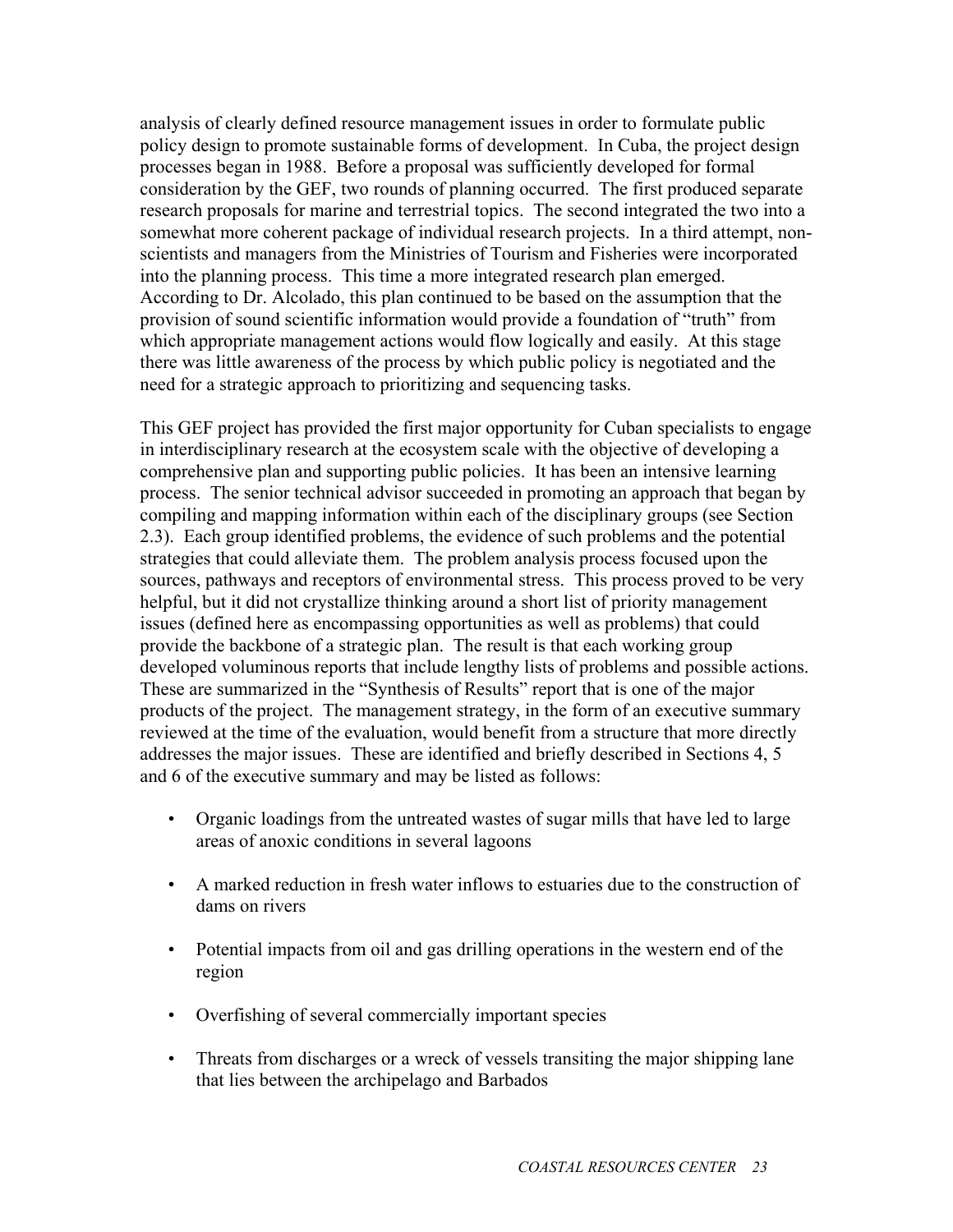- The construction of berm roads (Pedraplenes) linking the keys to the mainland
- The absence of a strategic plan for both conservation and development
- The absence of guidelines for an appropriate architectural design for new tourism facilities
- A tourism development plan that calls for intensities of use that are likely to cause significant damage to the biodiversity and environmental qualities of the region
- Inadequate implementation of existing protected areas
- The absence of an analysis of the economic implications of development.

### **4.3 Inter-institutional Agreement on Project Goals**

On several occasions throughout the evaluation, the team questioned those being interviewed on their understanding of the fundamental goals of the project. The replies were given without hesitation and were remarkably consistent. All respondents emphasized the need to balance a diversified low-impact tourism in the archipelago with the need to protect the region's biodiversity and environmental character. The theme of sustainable development was raised repeatedly. This consistency in response came from members of the scientific community, planners and architects, and representatives of the Ministry of Tourism. It was reflected by participants based in Havana as well as those involved in the project at the provincial level.

Many of those interviewed stressed that the biggest accomplishment of the project was a change in mentality among those who had participated in the project. Representatives of the tourism industry were impressed that the scientific community had become more sensitive to the needs of tourism and had a much greater understanding of what kinds of information and ideas were of practical usefulness to guiding the development process. Similarly, the scientists participating in the project spoke of a radical change in the attitudes of developers, architects, and the Ministry of Construction as they learned how to minimize environmental impacts and safeguard the biodiversity and environmental qualities of the region. The economic benefits of this approach are now recognized by both parties. This shift in attitude is a major accomplishment and the fulfillment of one of the fundamental goals of GEF projects which states:

[The project] will establish a stronger functional link between the sciences and development interests.

### **4.4 Identification of Planning Priorities**

A strategic planning process requires focusing on a few carefully selected management issues and/or geographic areas. This process of prioritization was achieved primarily by classification of geographic areas into the three categories of use, first at a generalized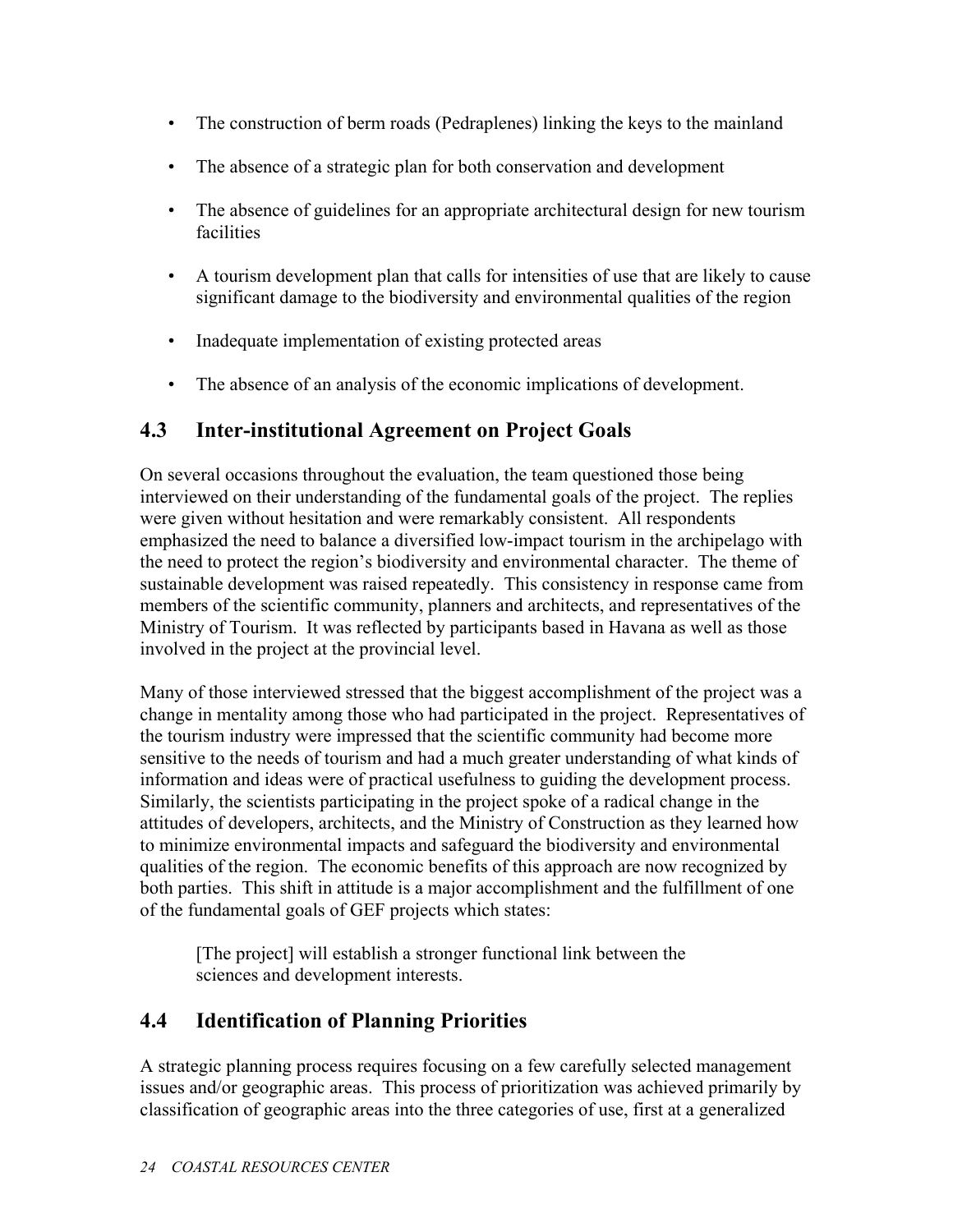scale for the archipelago as a whole, and again for four cays selected as those places where the pressures for tourism development are currently most intense. These four cays are:

- Santa Maria
- Guillermo
- Coco
- Sabinal

The procedure for identifying priorities for action occurred through the deliberations of each of the thematic working groups. Information gathered in the first phase of the project was displayed on base maps of the region and, where relevant, of the four pilot sites. Such maps were accompanied by summary data tables and text on each topic. Each section of text ended with the identification of issues and recommendations on how the results of the analysis should be integrated into the ongoing planning process. The project's senior scientists worked with each of the thematic groups to develop these materials. The result is a large folder of text, tables, graphs and maps produced by each working group that is kept in the project office. These materials, in turn, became the inputs for the summaries that appear in the draft final document. The summaries were prepared by the senior scientists assigned to the project and were negotiated with each of the working groups and with the Comité de Direccion that met monthly beginning in January 1996 and was responsible for overseeing the content of the final document. This lengthy process of consultation and negotiation required a great deal of time and energy for all concerned and vested in the two senior scientists the responsibility of producing a coherent document. Here again, the process would have been more efficient and would have strengthened the capabilities of all those participating in the working groups and provided a fuller appreciation for a strategic planning process if the working group had been organized by issue rather than by discipline.

### **4.5 Strengthening Technical Capabilities**

As noted in Subsection 4.2, the project's principal accomplishment, according to many of those who have participated in it, is a change in the attitudes of the scientific and development communities involved in the project and their adoption of a common methodology for ecosystem planning and development. This translates into a significant change in the technical capabilities for sustainable development and biodiversity protection in Cuba. This strengthening has occurred in five principle areas:

*1) Science for Ecosystem Management.* The very large investment in scientific equipment and the technical capabilities now in place in the Cayo Coco field station has provided the S-C ecosystem with a powerful platform for biodiversity research and monitoring. This equipment is used by scientists, including junior scientists completing their Master's or Ph.D. degrees, who hail from a large number of institutions.

*2) The strategic planning and mapping process.* Supplemented by the training provided by foreign consultants, the process has provided a large cadre of professionals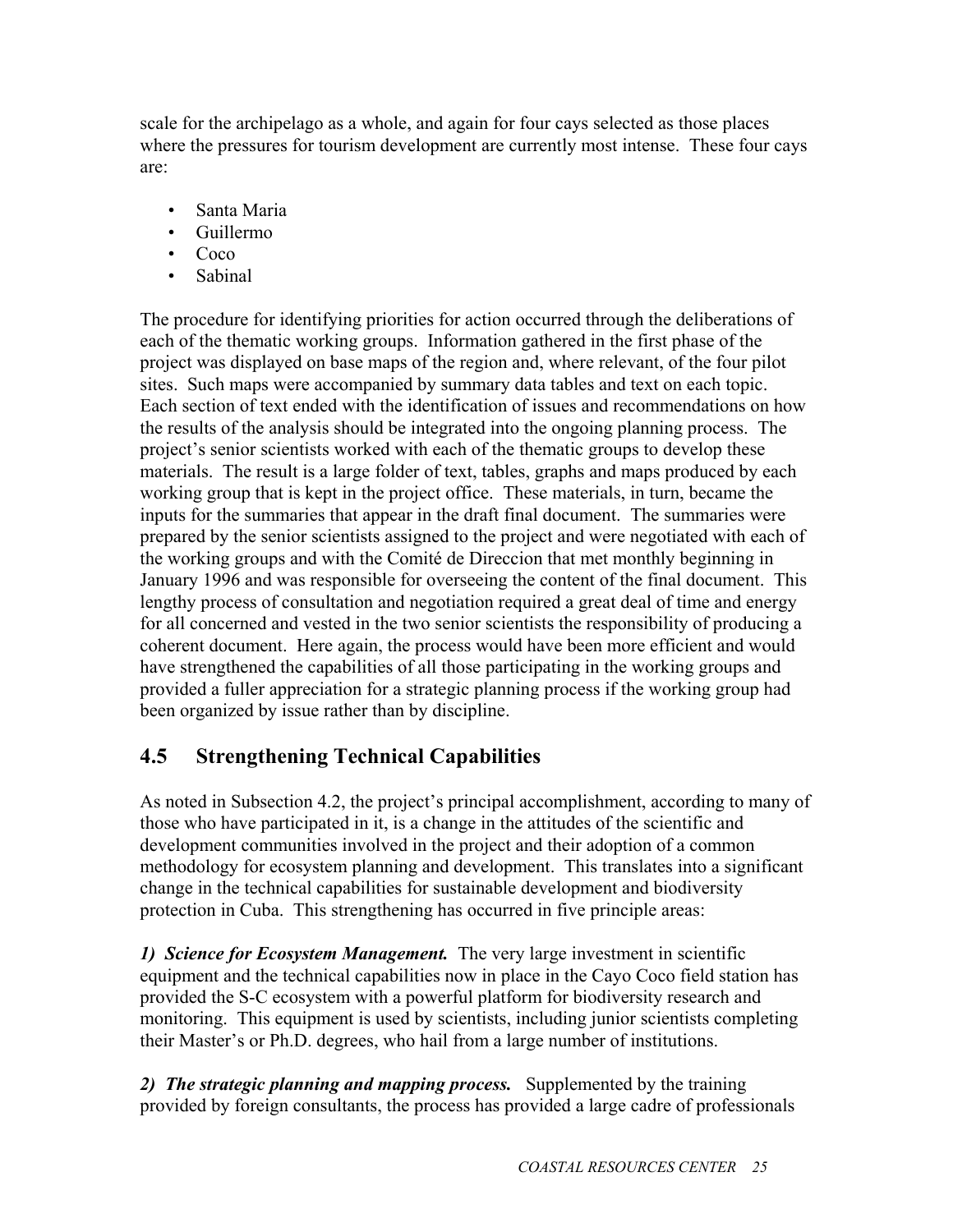with analytical and planning tools that have a very high potential for being usefully applied not only to the continuing development of the S-C ecosystem but to other regions of Cuba.

*3) The GIS system.* This provides a powerful tool for promoting transdisciplinary research and analysis. Training sessions in the GIS system have been provided to many project participants, according to the team leader of the GIS working group. Since the system operates on personal computers, the potential for decentralization is great. Computers capable of utilizing this information system have been purchased for regional offices in each of the five provinces.

*4) The international study tour.* This special trip exposed an interdisciplinary group of scientists, an architect, a planner and resource managers to the potential impacts of development and the alternative paths that a tourism development strategy could follow. Several of those interviewed for this evaluation believe that exposure to such examples and the development of personal contacts within the Caribbean region would be of great benefit to a larger number of Cubans, particularly those most directly involved in the design of tourism facilities and the promotion of diversified tourism offerings in the S-C region.

*5) Technical and Professional Training.* The activities of the project have provided numerous opportunities for professional training. These have resulted in a substantial capacity building for individuals directly or indirectly involved in the project. A total of 75 training activities were carried out, including 33 short study fellowships, eight working missions, eight local study trips, 20 international consulting actions and attendance in 20 international meetings. Among these, 13 courses were given to project specialists, and numerous workshops and locally organized seminars were attended by about 250 project participants. The fields covered in these training activities were diverse (see Appendix D). The target professionals for the training included planners, architects, engineers, scientists, construction officials and protected area personnel based both in Havana and the provinces.

### **4.6 Documentation of Baseline Conditions**

The Project Document does not call explicitly for the development of baselines against which future change in the S-C ecosystem can be evaluated. Nonetheless, the emphasis upon the gathering of scientific information in intermediate objectives 1 through 3 and 6 has resulted in the generation of a large volume of data that document biodiversity and the qualities of the S-C ecosystem. When the project got underway in 1994, there was considerable debate as to what approach to biodiversity documentation should be utilized. The conclusion was to follow extensive survey procedures developed (1) by ORSTOM which called for a large number of stations and survey techniques that do not call for replicate samples, and (2) by IUBS/IABO for both intensive and extensive inventories.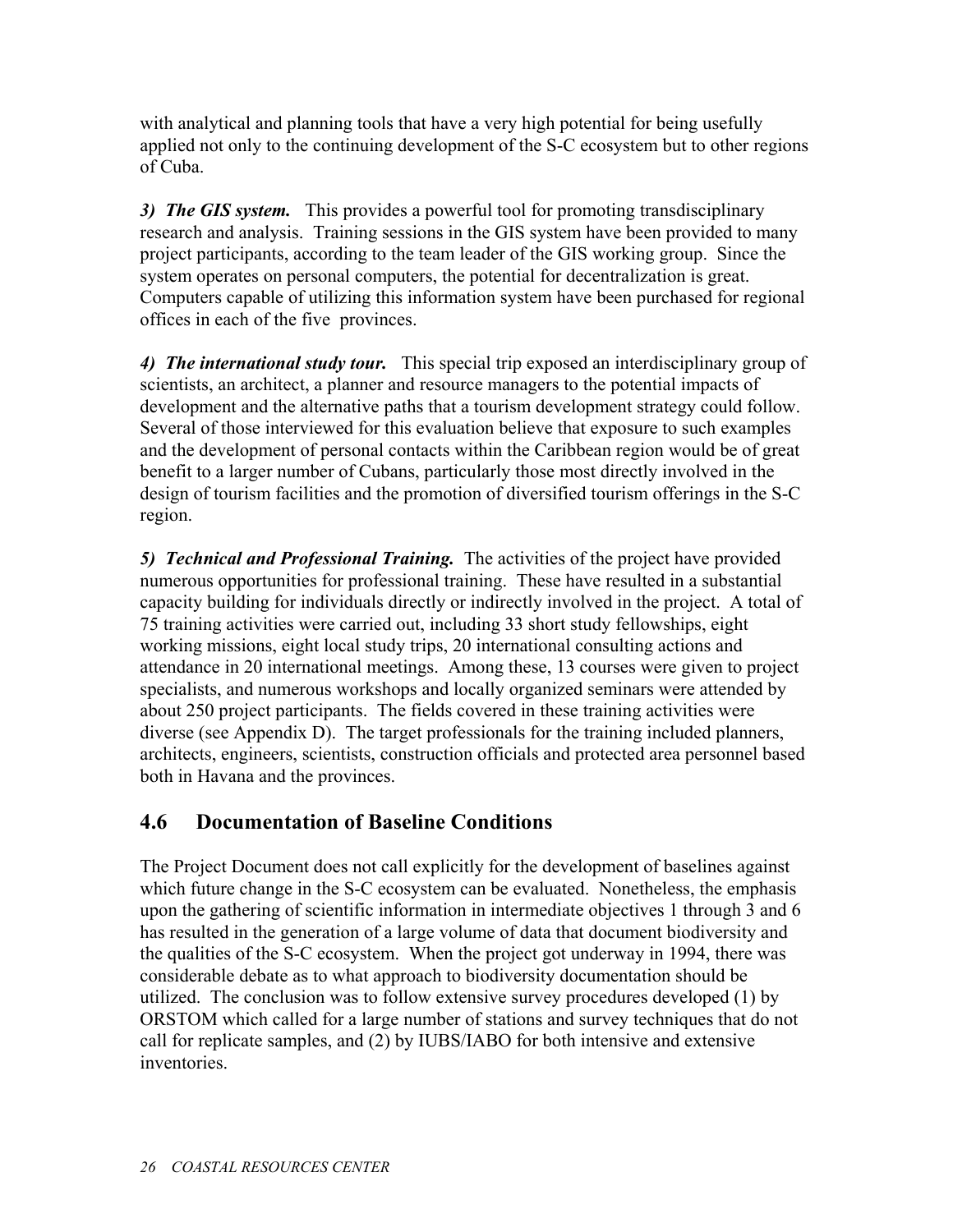During the project, baseline documentation was dedicated only to environmental variables. It would have been appropriate and useful to have broadened the scope of baselines to include surveys of the responses of tourists to the qualities of the archipelago and the facilities that have been built. Such information could be important when planning future development. The perception of those interviewed from the Ministry of Tourism is that the great majority of tourists presently coming to Cuba are drawn by the prospect of "sun and sand" and that only a small minority are interested in nature and culture attractions. These assumptions should be verified and trends in such perceptions analyzed.

#### **4.7 Design and Implementation of Monitoring Protocols**

According to the Director of the Cayo Coco field station, the primary objective of the installation is to "velar por la biodiversidad del archipelago." This calls for monitoring for trends in biodiversity, threats to biodiversity and the environmental qualities of the region, and then demanding action where this is needed. At the time of this evaluation, a monthly monitoring program was in the process of being implemented by the field station that featured:

- Salinity
- Water quality
- Beach processes
- Climatic variables
- Seagrass beds

The existing monitoring activities were presented to the evaluation team as an initial effort based on the interests of provincial officials and individual researchers. A single monitoring program directed at management priorities will be designed for the next phase. The monitoring being conducted by the field station is being supplemented by less formal surveys carried out by the provincial groups that have been catalyzed by the project. These include, for example, monitoring the nesting success of marine birds and monitoring areas of anoxic conditions and coral bleaching. It was not clear if these efforts, which include "citizen monitoring," are currently being incorporated into a single unified system maintained by the field station. This should certainly be an important objective in Phase 2 of the GEF effort.

The evaluation team is of the opinion that a sustained monitoring program needs to be:

• More carefully targeted on areas where change is known to be likely and significant, as well as on carefully controlled sites that will assist in separating change caused by human-related forces from naturally occurring variability within the ecosystem. The current program did not appear to be sufficiently targeted upon existing or potential problem areas and the frequency of sampling in some cases was excessive (e.g., monitoring fecal coliform in areas distant from any sources of sewage pollution).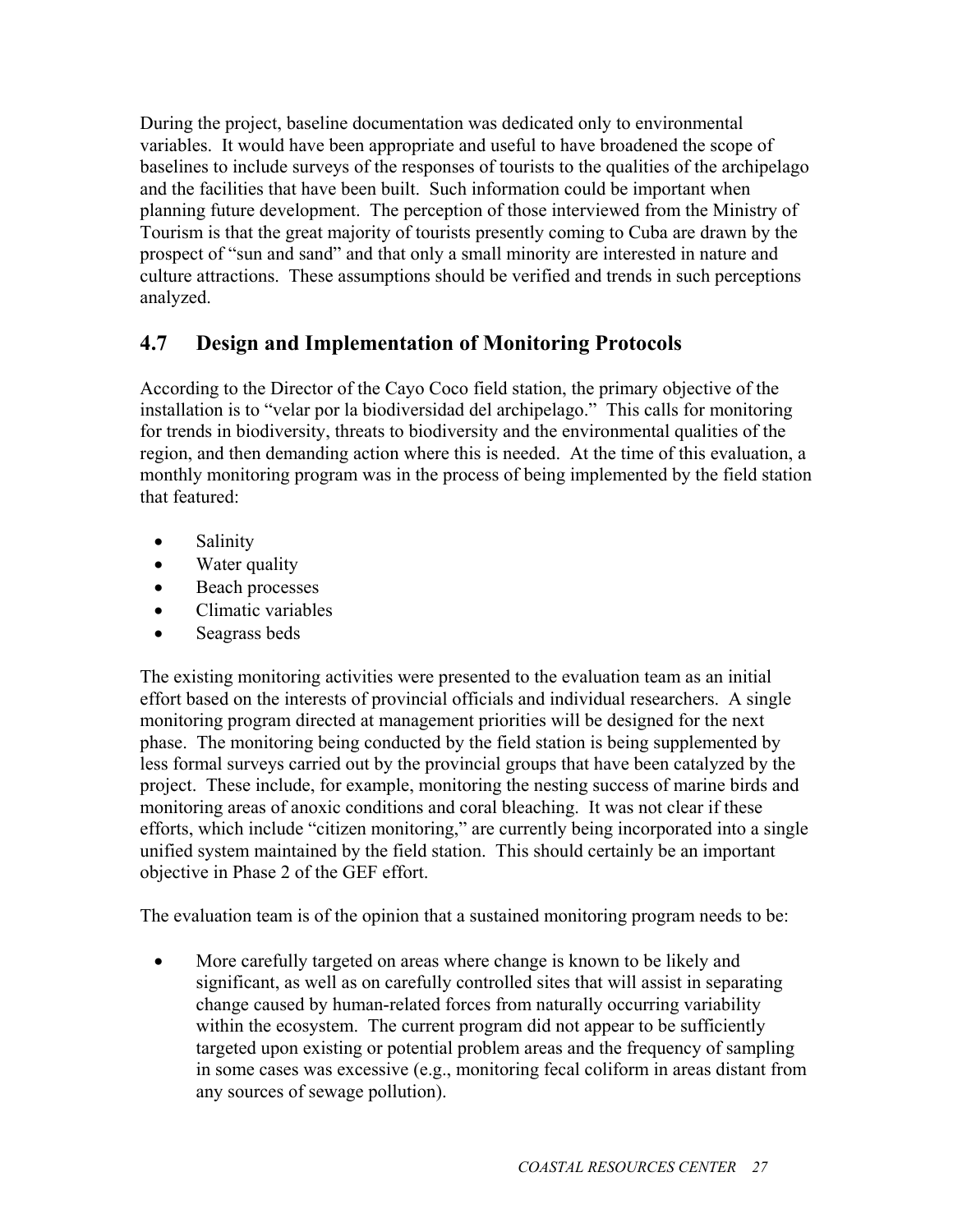• Focused on monitoring of human uses and perceptions. For example, surveys of the reactions of tourists to the qualities of the archipelago, their interest in returning for another vacation and perhaps willingness-to-pay can assist the planning of further development in the archipelago and enable a quick response to problems and opportunities.

#### **4.8 Public Awareness and Involvement**

The Center for Information, Dissemination and Education within the Ministry of Science, Technology and the Environment has designed and executed the major elements of the public education component of the program. According to the chief of this unit, all elements of the project had an education component. These educational activities have included television programs, three booklets and several videos. The evaluation team, however, did not have the time to review these products. These "informal" education activities have been complemented by materials for school curricula and new university programs that have been sparked by the project. As mentioned earlier, the latter have included establishing programs in landscape architecture and environmental economics. A number of university theses have either been sponsored or assisted by the project. The project has also assisted two tourism schools that train personnel in the S-C ecosystem.

#### **4.9 Early Implementation Actions**

International experience demonstrates that it is extremely important to begin testing the feasibility of the policies and actions developed during a phase devoted primarily to planning in order to (1) build constituencies of the program by demonstrating its tangible impacts and (2) test the feasibility of the strategies that are being proposed. This program is exceptional in the number of early implementation actions that have been taken and that have informed the management strategy. This achievement has been aided by the dedication and competence of those working within government agencies in Cuba and the absence of the tensions that usually characterize the relationship between the private and public sectors. The early actions that have been prompted by the project and undertaken during its execution may be divided into three major categories:

*1) Changes to the design and construction of tourism facilities in the archipelago***.** When the project got underway in 1994, Cayo Coco offered dramatic examples of the mistakes that the prevailing construction practices can produce and the high cost of the environmental and business impacts that result. The berm road linking Cayo Coco to the mainland had been built in 1988. This 17 kilometer-long road across the Bahia de los Perros had blocked circulation within the lagoon. This caused a dramatic increase in the salinity of portions of the lagoon (at times exceeding 80 parts per thousand) and the subsequent mortality of seagrass beds, mangroves and their associated fauna. During the GEF project, the Ministry of Construction, with the advice of the scientists involved in the project, redesigned the causeway and made a series of openings that have reestablished water circulation and are now permitting the recovery of the lagoon. This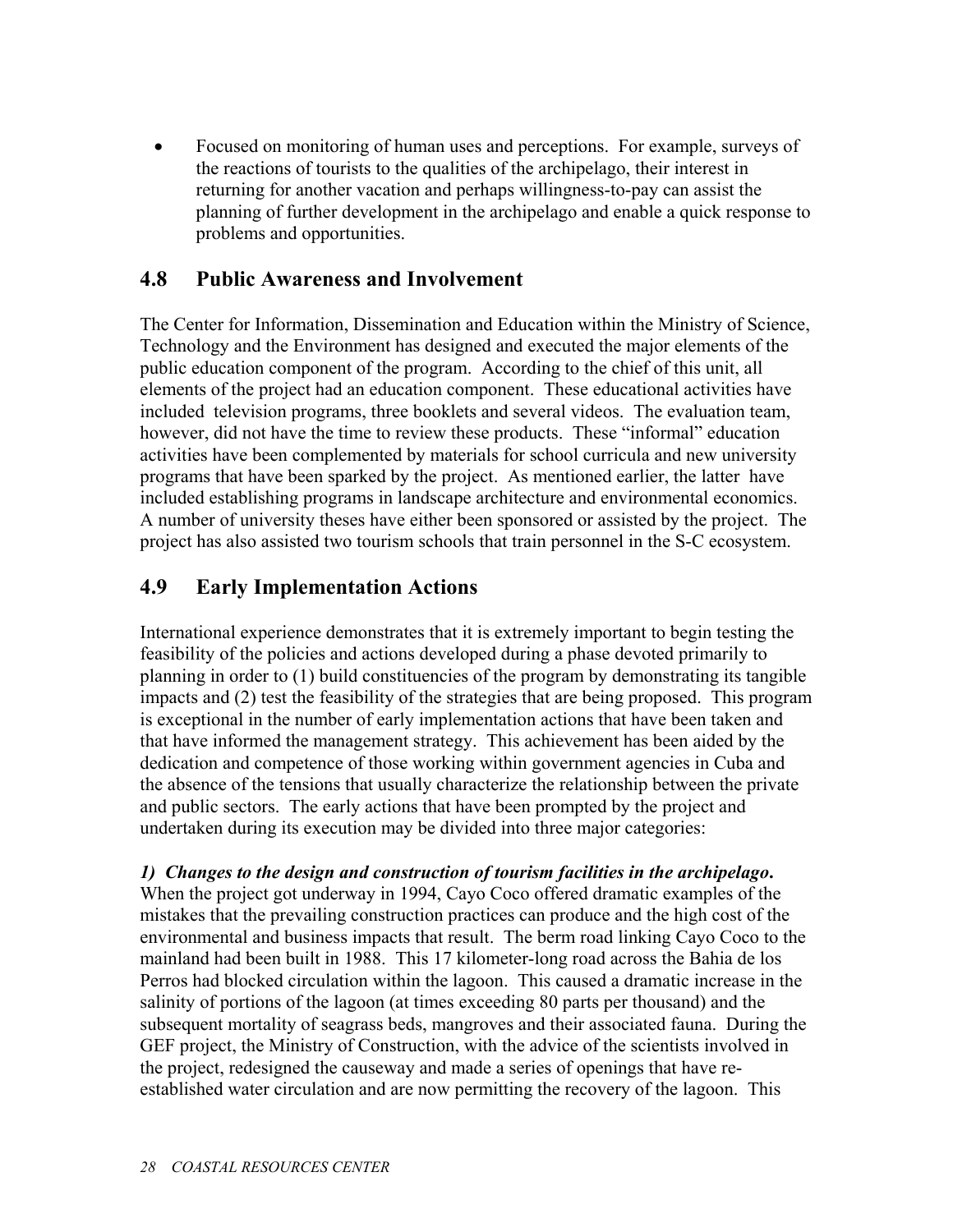experience led to consultation between engineers and the scientific community when another much longer causeway was designed for Cayo Santa Maria. Construction of this 38 kilometer berm road began in 1993 and was nearing completion at the time of this evaluation. Here the design is notably different with large numbers of bridges and the environmental impacts appear to be far less severe.

The project has also had a major impact on the siting and design of resorts. Here again, the first two hotels built on Cayo Coco provided a good example of what not to do. The Tryp Coco Hotel, with 458 rooms, had been completed by the time the project got underway and the Tryp Club, with over 500 rooms, was being built. These are massive four-story structures that are built on the dunes and cut off visual access to the shore. These facilities have few positive visual attributes and their rigid and insensitive design may be contributing to its low occupancy rate—running at 65 percent at the time of the evaluation. This initial hotel facility contrasts strongly with the installations that have been built more recently on Cayo Guillermo. Here the site planning and design of installations was strongly influenced by the Dobbin site planning exercise and the study tour. The facilities are visually unobtrusive and their design appears to be appreciated by the patrons interviewed during this evaluation. This facility is operated through an agreement with an Italian firm, which succeeds at keeping a high occupancy rate yearround.

Perhaps the most dramatic impact of the project has been upon a resort proposed for Playa Pilar on Cayo Guillermo. The original plans called for a large facility built in the dunes overlooking this secluded and beautiful beach. The project team prepared a detailed review of the proposal that carefully analyzed the impacts of the proposed hotel and ended by recommending that the plan be withdrawn and the site designated as a park in which no permanent installations will be built. These recommendations were accepted and the project canceled.

Construction guidelines detailed in the draft strategy are also being applied to facilities now under construction in the archipelago. According to the representative of the Ministry of Tourism, these guidelines (distributed as a booklet by the Construction Working Group) have greatly reduced the amounts of material that are disturbed during the construction process. For example, an estimated  $600,000 \text{ m}^3$  of material was bulldozed during the construction of the first hotel, as compared to 8,000 to 12,000  $m<sup>3</sup>$ during the construction of the Cayo Guillermo Resort. Such modifications to construction practices not only reduce environmental impacts, but also the costs of construction.

*2) Environmental Impact Mitigation, hazard prevention and habitat restoration practices.* These are featured in the draft strategy and are being voluntarily implemented thanks to the initiative of provincial level working groups. These actions include:

• Broadcasts in three languages to ships operating in the vicinity of the archipelago warning them that they are in the vicinity of a marine reserve and requesting that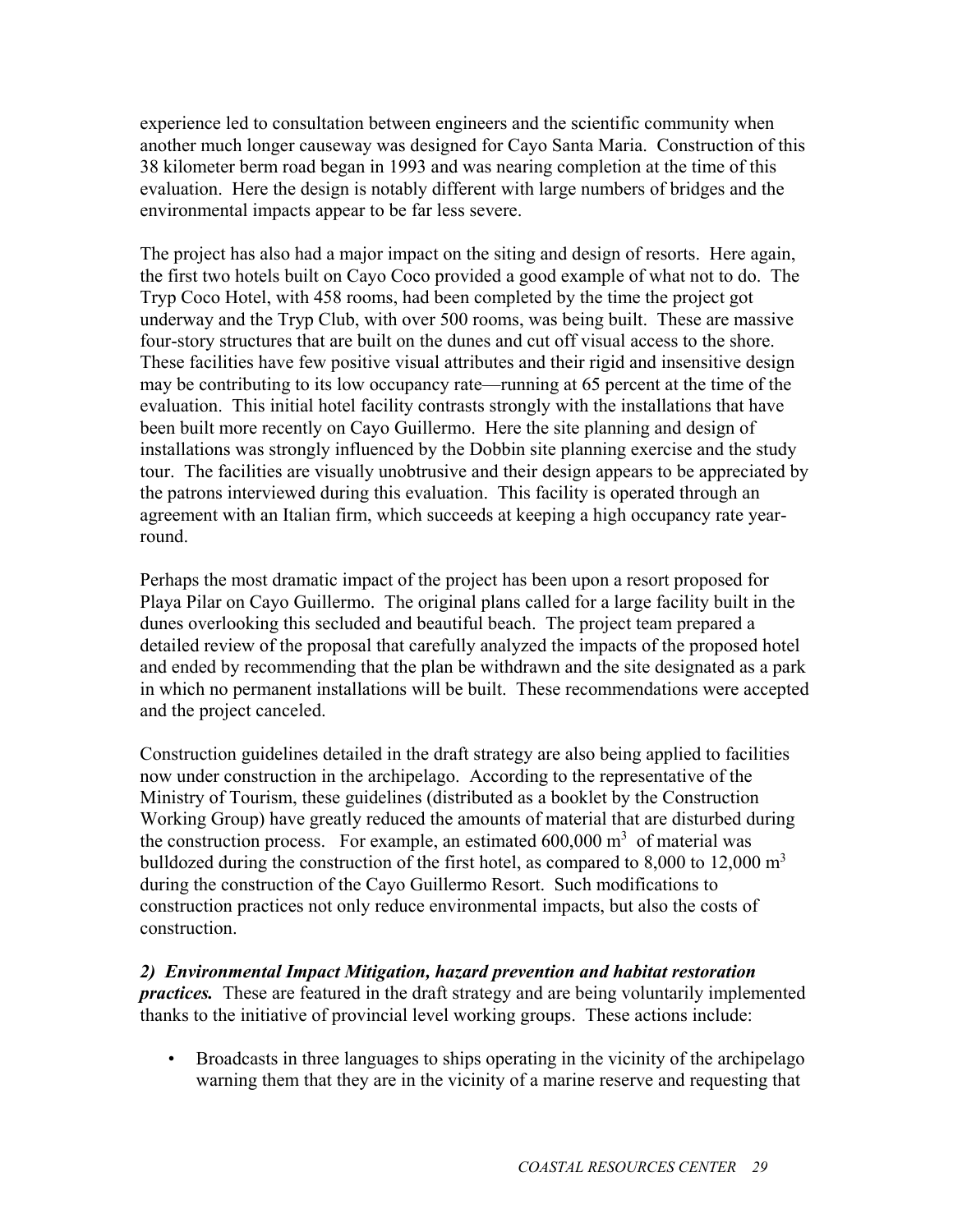no discharges be made while in the vicinity. This initiative may have reduced the incidence of tar balls on beaches in the archipelago.

• Operators of small aircraft have been asked to cease a practice of buzzing the flamingo colony that contains approximately 100,000 individuals. This was becoming a common practice for pilots catering to tourists.

*3) Volunteer Actions*. The provincial working group in Sancti Spiritus province provided the evaluation team with a number of examples, many of which are the result of initiatives by interested citizens not formally associated with the project. For example:

- A number of "citizen monitoring" initiatives are underway to document trends in the populations of manatees, flamingos, bats, and nesting marine birds. This monitoring suggested that the collection of eggs from the nests of sea birds was reducing the success of hatchlings. This led to curtailing the activity, and hatchling success appears to have recovered.
- A "practical exercise" is underway to test the feasibility of using nutrient rich wastewater from a sugar refinery for irrigation. An initial effort to reduce wastewater inflows by use of an oxidation lagoon had met with little success and continued to cause anoxic conditions in the neighboring lagoon.
- When a sewer line from the largest town broke and was contaminating the adjacent lagoon, a youth group undertook the necessary repairs.
- Another practical exercise is investigating the feasibility of restoring natural drainage patterns to coastal wetlands.

### **4.10 Evidence of Adaptive Management and Incremental Design**

Major changes in the institutional structure within Cuba have had major positive impacts on the project. In 1994, the responsibility for the project passed from the Academy of Sciences of Cuba to the newly created Ministry of Science, Technology and the Environment, and a new director of the project was appointed. This slowed project activities for several months, but once the transition had been made the project moved forward rapidly and has been able to respond to a number of significant opportunities. These have included the initiation of an environmental impact review process and a system of environmental inspections and operating certification.

The highly participatory process, which has characterized the proceedings of the 11 working groups, and the consultative process by which the strategy has been developed, have required great flexibility and adaptation on the part of all concerned. The openness of those participating in the project to new ideas and experience brought to Cuba by the senior technical advisor and resulting from the study tours also demonstrate the willingness of those participating in the project to incorporate new ideas and adapt to changing circumstances.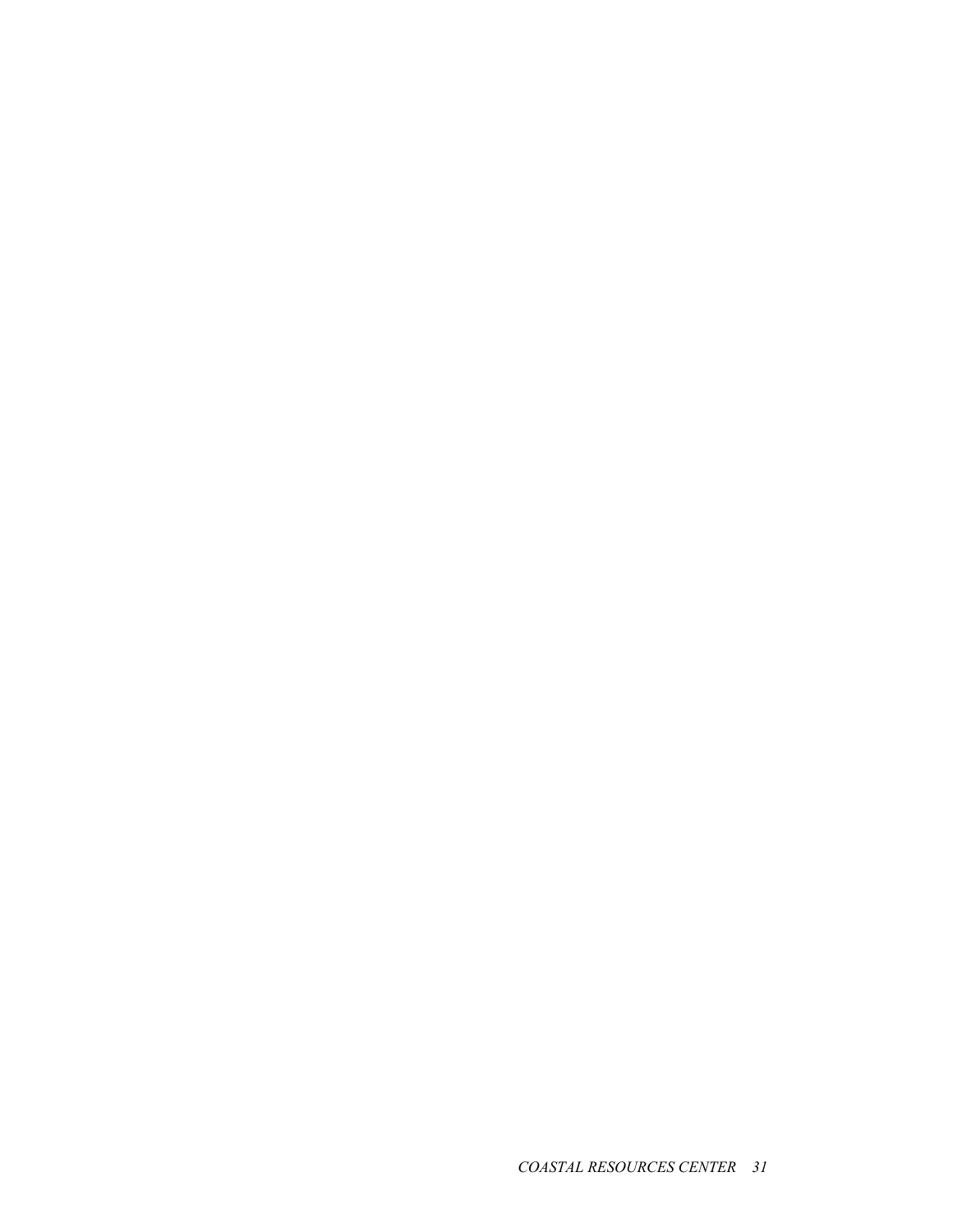# **5. STATUS OF THE DRAFT STRATEGIC PLAN FOR THE SABANA-CAMAGUEY ECOSYSTEM AND ITS IMPLEMENTING FRAMEWORK**

## **5.1 The Current Institutional Framework for Ecosystem Management in Cuba**

Cuba was an active participant in the 1992 UNCED Conference. Activities leading up to the UNCED Conference and in response to Agenda 21 have dramatically changed the institutional context for ecosystem management in Cuba and fostered a dedication to progress towards sustainable development. These new policies have been spurred on by the impacts of the United States embargo which have forced Cuba to become less reliant on fossil fuels and agrochemicals and to give very serious consideration to promoting a diversified nature-based tourism on the island. The formulation of the management strategy for the S-C ecosystem and its future full-scale implementation will require the coordinated efforts of several ministries under the leadership of the Ministry of Science, Technology and the Environment. The ministries most important to the S-C Strategy are:

- The Ministry of Construction
- The Ministry of Economy and Planning
- The Ministry of Tourism
- The Ministry of Fishing Industries
- The Ministries of Education and Higher Education
- The Ministry of Armed Forces (as Geo Cuba).

The current status of the policies and procedures of these ministries as they apply to the S-C ecosystem management strategy are as follows:

*1) The Ministry of Science, Technology and the Environment*.*.* The biggest hurdle for the project staff was to obtain the approval of the draft strategy by the ministry's directorate of environmental policy. This office reports directly to the minister and it oversees the development and adoption of Cuban environmental policy. The Centro de Gestion y Inspeccion Ambiental is another important entity in the new ministry and promulgated regulations in 1995 that call for environmental impact assessments (EIA) for significant development proposals and a system of inspections that are the basis for operating permits. This is a new system and is still in the early stages of developing its operational procedures. There is not, as yet, a clear definition of what projects require an EIA or a specification of the criteria by which operating permits will be granted or denied. This does not imply, however, that this new system of environmental control is not already having a significant impact. For example, one hotel already under construction in Cayo Coco in 1995 was subjected to an EIA and was made to adjust its design and construction practices in response to the analysis. The Centro de Informacion, Divulgacion y Educacion Ambiental oversees all public outreach and public education programs of the ministry.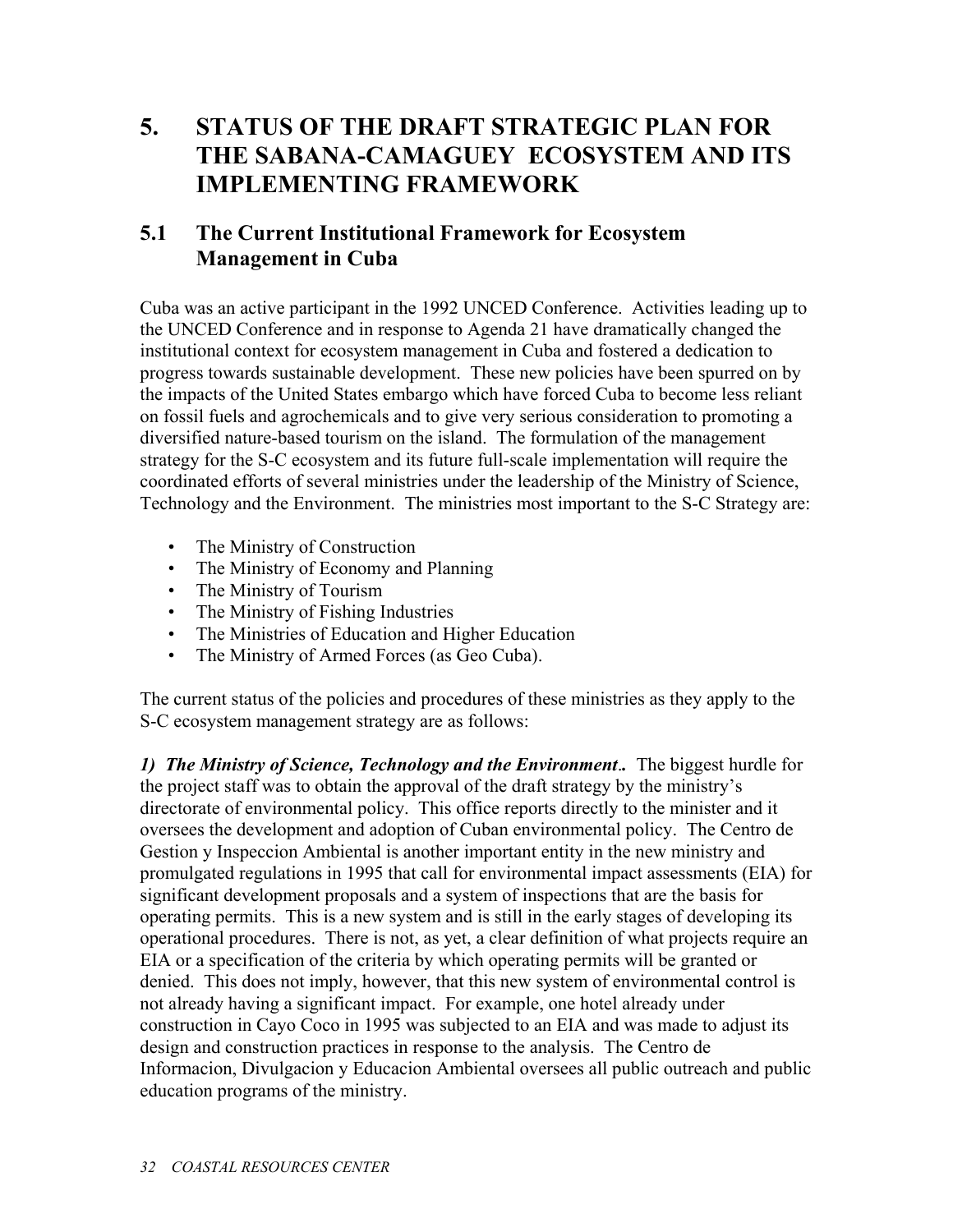The Ministry of Science, Technology and the Environment was created in 1994, and a new Law of the Environment was formally adopted in July 1997. This provides an umbrella for two laws that will have a direct bearing on the future management of the S-C ecosystem:

- The law for the protection of biodiversity
- The coastal management law

The former features controls over exotic species and measures designed to protect Cuba's biodiversity and endemic species. The coastal law will provide for a system of construction setbacks that will be designated by shoreline type and by type of use.

*2) The Ministry of Construction.* This Ministry works with the Ministry of Armed Forces, the Ministry of Agriculture and the Ministry of Physical Planning to develop the provincial master plans that guide land use throughout Cuba. The Ministry became an active participant in the project in 1996. The Construction Working Group was formed in September of 1996 and has been very active and has produced:

- Guidelines for construction in the cays: This began with an examination of past development actions and their impacts, and proceed to provide specific guidelines for the principal forms of construction in the project area
- The environmental instructions for the design and installation of temporary facilities during construction
- A code of ethics for the construction industry

This Ministry is closely associated with the architecture faculty of the Polytechnic Institute and the above documents have been influenced by several thesis projects.

*3) The Institute of Physical Planning in the Ministry of Economy and Planning*. The Institute was created in 1960, opened offices in each of the provinces in 1976, and began opening offices in major cities and towns in 1985. The Ministry employs 2,000 professionals, primarily geographers, engineers, architects and planners. National physical plans are at a scale of 1:1 million or l:500,000. Provincial plans are prepared at scales of 1:250,000 to 1:1000,000; more specific plans at scales appropriate to the kind of development envisioned.

The Ministry of Economy and Planning developed the original master plans for the development of the S-C archipelago in the late 1980s. Because of the projects, these have been drastically revised so that both the amount of development and the style of development reflects the goals of the GEF project. Anselmo Pagés, the deputy director who met with the evaluation team, expects that this process of revision will continue on into the future. The Ministry has prepared legislation for a new law on land use, planning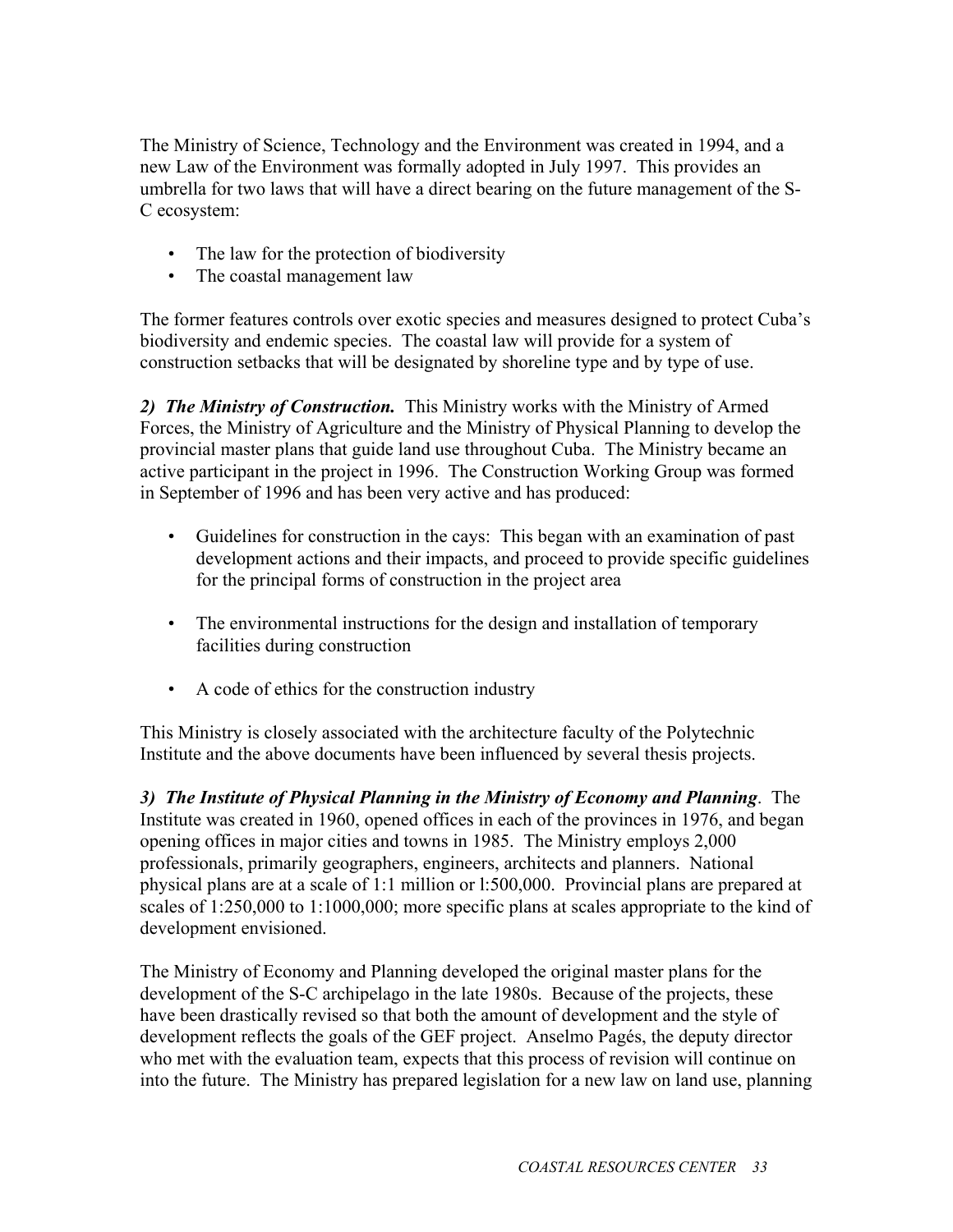and urban development which will strengthen the incorporation of environmental issues into the formulation of master plans.

*4) The Ministry of Tourism.* This Ministry was created in 1987. Its small staff of 32 professionals defines Cuba's tourism policy and does not manage the activity itself. The latter is done by the various Cuban tourism agencies with support from educational units and other ministries, as appropriate.

*5) The Ministry of Fishing Industries.* The Ministry of Fishing Industries is responsible for one of Cuba's major productive sectors. Lobster and shrimp alone provide approximately \$150 million in foreign income per year, and its distant water fishing fleets are a major source of food for the nation. The Ministry has been more successful than other Caribbean nations in managing its fisheries. This is due primarily to the absence of the common access problem that makes fisheries management difficult in countries where fish stocks are considered a common property resource available to everyone. The new fisheries law was adopted by the legislature in September, 1996 and provides the much needed reforms in the original law adopted in 1936. It provides the Ministry with greater flexibility in managing fishery resources and has greatly increased fines and the enforcement capabilities of the Ministry.

While government in Cuba remains highly centralized, one of the outcomes of the UNCED process is a commitment to decentralize authority and to provide greater responsibility to authorities at the provincial level. This commitment, which is clearly expressed by the many initiatives of provincial government in the S-E ecosystem and the many new initiatives outlined above, places Cuba in an outstanding position to play a pioneer role in progress towards sustainable forms of development. Cuba's institutions are therefore well positioned to implement the S-E ecosystem strategy.

### **5.2 Scope and Content of the Strategy**

At the time of the site visit conducted for this evaluation, the S-C strategy existed as a voluminous draft final report and an Executive Summary. The report was organized as follows:

- Summary and Introduction (19 pp)
- Four chapters of "Findings and Recommendations" organized by topics addressed by the working groups (99 pp)
- A chapter on strategies (62 pp)
- A chapter that presents the Strategic Plan as a series of lists summarizing each of the sections of the preceding chapter (28 pp)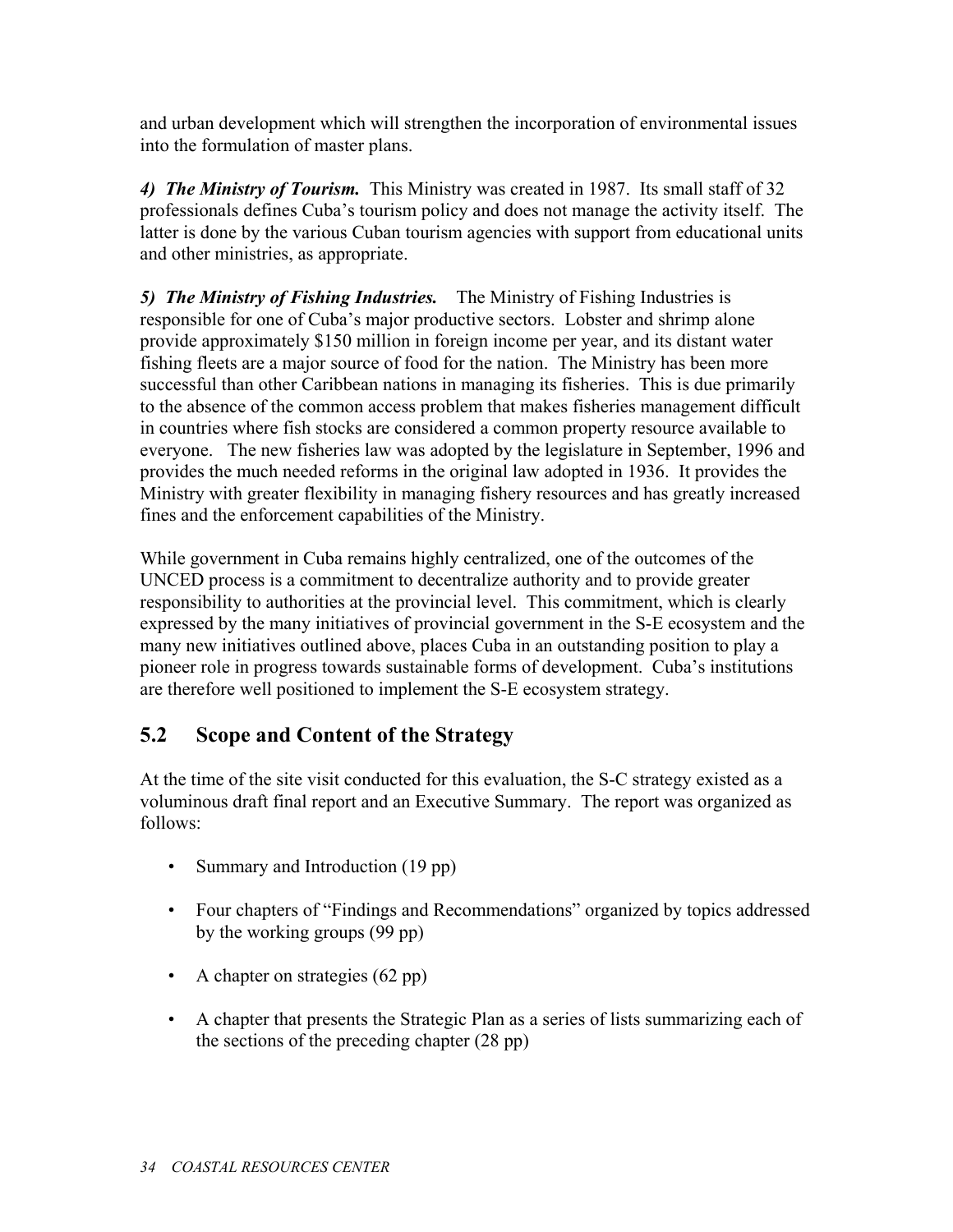• A final chapter that reduces the lists in the preceding chapter to those actions which are believed to be most important and should be undertaken during the next phase of the GEF Project. This chapter is presented as a 19-page table.

The organization of this document is cumbersome and the result is a lengthy, frequently repetitive, document that does not do justice to the research, planning and policy reform that has occurred during the life of the project. The absence of an issue-driven structure to this strategy results in many pages of description that have no clear link to the recommended policies and the proposed actions that together make up the strategy. Since the same level of detail is applied to all topics irrespective of their importance or complexity, the result is a large but unfocused document that lacks the "hard edges" that the project is currently in a position to build into its strategy. The problem lies not in the quality of the information presented or in the analysis of its implications and what needs to be done. The project has made remarkable progress in two and one-half years on both counts.

An organization constructed around a short list of priority management issues would provide a more effective basis for an initial phase of implementation and a second phase GEF Project. In the opinion of the evaluation team, the descriptive information and the baseline trend analysis that they contain would be more usefully compiled into a series of annexes to a short and focused strategy. It would be important that such annexes be prepared and presented as an initial analysis and as a baseline (rather than descriptive text) from which future trends in ecosystem condition and use can be measured, and adjustment to management strategies can be made.

The table of priority actions contains 62 individual entries. Because of the style of presentation, the major accomplishments of the project, and its most significant recommendations, do not readily present themselves to a reviewer. These accomplishments and recommendations are, however, very significant and include the following:

- An ambitious field program now provides extensive surveys of the archipelago's biodiversity. Areas of particular importance and where intensive surveys should be made in the future have been identified.
- Degraded habitats, including previously undocumented areas of severe eutrophication and mortality of seagrass beds, have been mapped and the sources of the pollution (primarily sugar refineries) have been identified.
- Species and habitats requiring restoration have been identified and the most promising strategies for their recuperation have been identified and in some cases are already being tested.
- Many actions have been taken (see Section 4.8) to halt activities that threaten important species and habitat.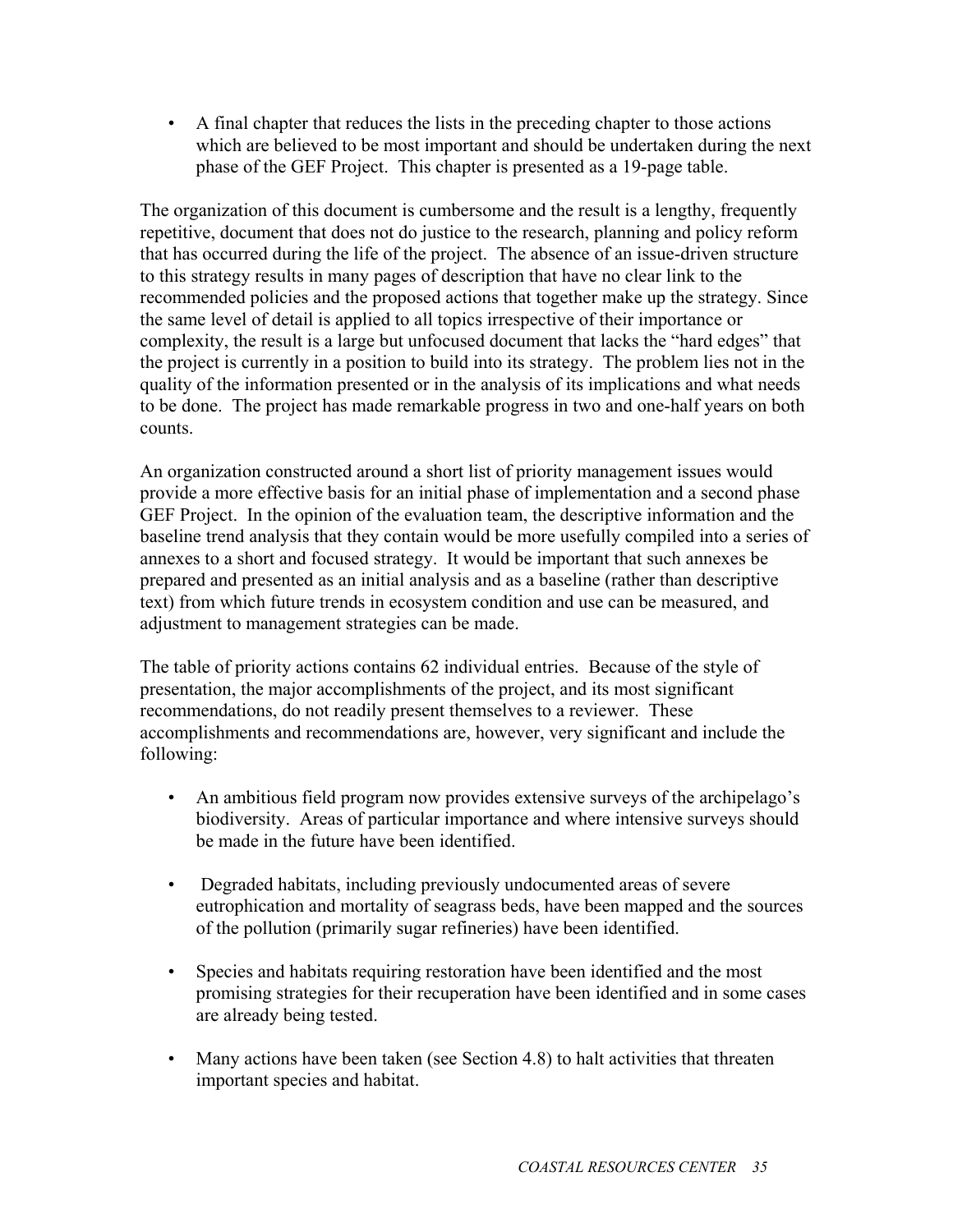- The entire archipelago has been mapped and a generalized zoning scheme has been applied to identify sensitive areas and delineate protected areas where development should be prohibited.
- Proposals for marine parks and fisheries reserves have been formally submitted to the appropriate Ministries and are currently being evaluated.
- Those areas under most intense development pressure as tourism resorts have been identified and intensive mapping and planning has been completed. These detailed site plans have already had a major impact on the form of development that will be permitted in the key areas.
- Construction practices have been significantly altered so that causeways no longer cut off circulation within lagoons, site disturbance is kept to a minimum at construction sites, and the style of tourism facilities and infrastructure is much more in keeping with an area that hopes to market itself as environmentally sensitive and rich in ecotourism opportunities.
- Great progress has been made in promoting more effective collaboration between the scientific community and those responsible for development in the archipelago. These consultative and new approaches to planning are having an impact well beyond the S-C ecosystem.

Stephen Olsen made a brief second visit to Cuba in September. By that time the project staff had responded to the suggestions made on reformatting the strategy and a new rendering of the shorter version was discussed. This is a considerable improvement and presents a much clearer statement of the issues and actions that would indeed lead towards sustainable development of the S-C ecosystem and to the protection of its extraordinary biodiversity.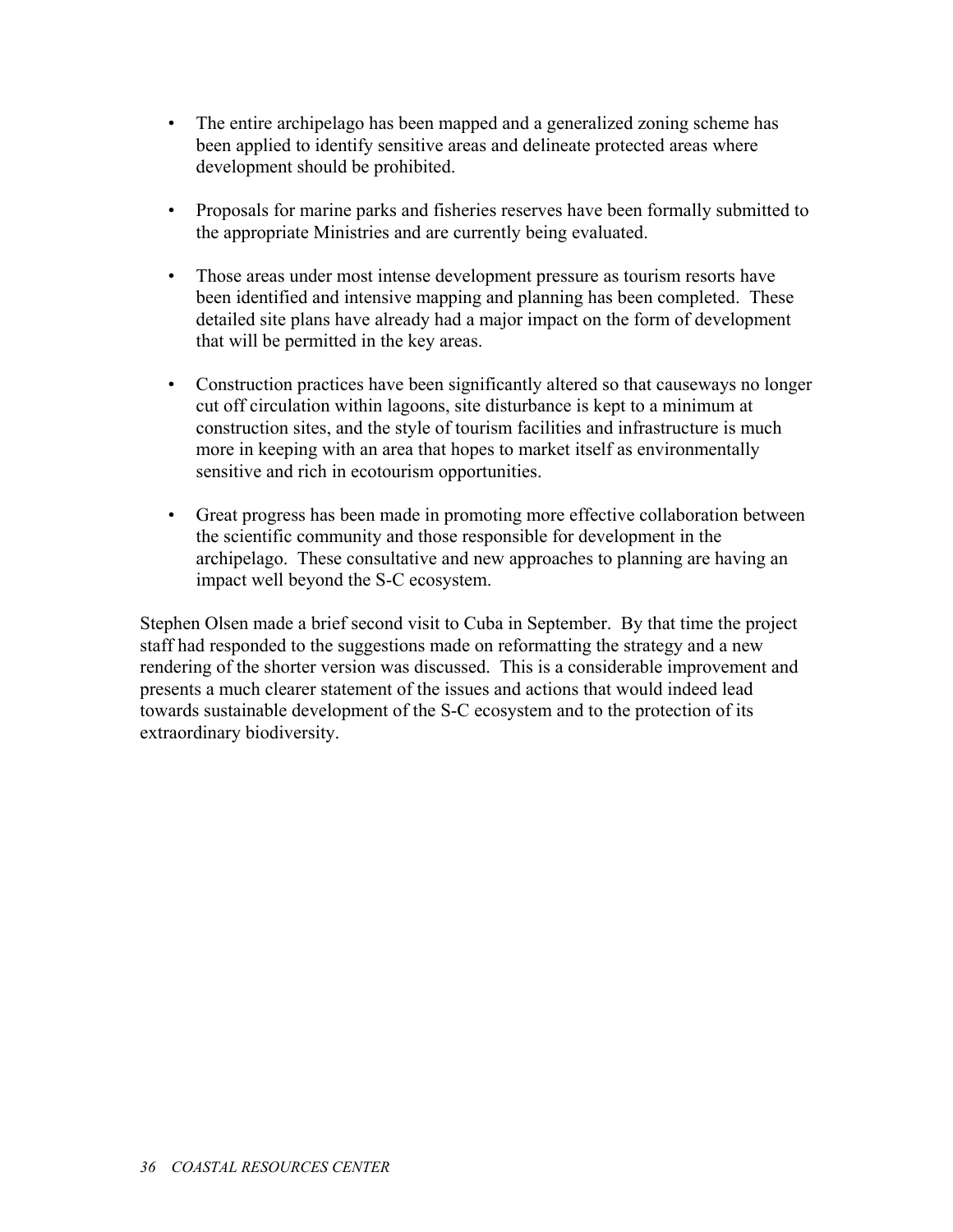# **6. RECOMMENDATIONS FOR ADVANCING THE PROCESS BY WHICH THE STRATEGY WAS DEVELOPED**

The project team has done an outstanding job in completing all objectives, actions and activities as set forth by the 1993 Project Document. This is a remarkable accomplishment. The quality of the work has been excellent and on the basis of this alone a second phase GEF Project as initially envisioned should be undertaken.

#### **6.1 Readiness for an Initial Phase of Strategy Implementation**

According to the GESAMP methodology for achieving a coastal management program, the GEF Project has completed all the major actions of Steps 1 and 2 and is at the threshold of formal endorsement of a strategy and an initial stage of implementation (Steps 3 and 4).

The evaluation team strongly recommends that a second phase of this project be undertaken as initially contemplated during the project formulation process in 1992 and 1993. The design of a second phase must reflect the changes that have occurred within the Cuban institutional context since 1993, and the current understanding of the threats to the biodiversity of the S-C ecosystem. A second phase could pay greater attention to the contributions of this area to biodiversity conservation in the greater Caribbean region and to greater collaboration among those working to preserve biodiversity and promote sustainable forms of development within the region. The following recommendations begin by identifying actions that relate directly to the fundamental GEF goal of biodiversity conservation.

- (1) A scientific basis should be developed for assessing the role of the S-C ecosystem in regional ecosystem processes affecting biodiversity in the Caribbean. Prevailing currents and the distribution of indicator species suggest that the S-C ecosystem is likely to be a major source of the eggs and larvae that sustain coral reefs and fisheries in Florida and the Bahamas. The S-C ecosystem is also important to many species of migrating birds and includes nesting habitat for several important species, most notably the greater flamingo. The presence of the Cayo Coco Ecosystem Research Center makes it feasible to undertake the research required to estimate the significance of the S-C ecosystem in maintaining biodiversity in the Caribbean region.
- (2) The extensive biodiversity surveys undertaken during Phase One provide the basis for more intensive biodiversity studies and permanent data sets that document the high biodiversity and endemic life that is known to be present. During a second phase biodiversity reference collections should be consolidated and strengthened.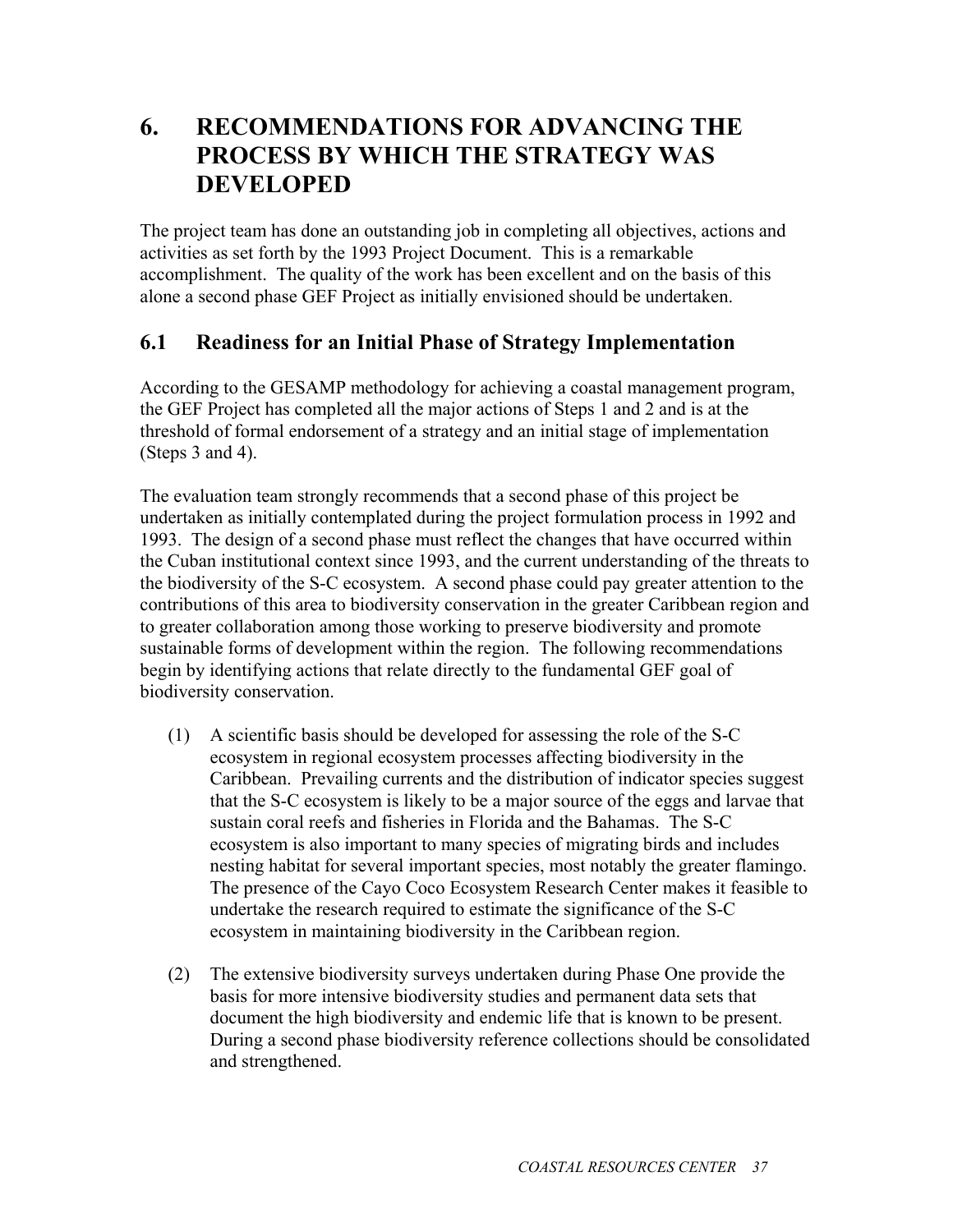- (3) A Phase Two project should strengthen the tradition of "citizen science" that is already present in Cuba. Local museums and amateur naturalists' organizations can and should play a strong role in biodiversity documentation and monitoring and can refine techniques that could be applied elsewhere in the Caribbean.
- (4) Project activities in the mainland portion of the S-C ecosystem should be limited to sites of known importance of biodiversity and to priority sources of stress to the internal waters and the islands of the archipelago. Of top priority here are actions that will reduce the organic loadings from sugar refineries that have produced anoxic conditions and are degrading seagrass beds and coral reefs. Another major concern is the reduction in fresh water flow to the lagoons brought by the construction of dams within the watershed.
- (5) Information systems need to be developed by a full range of institutions that more forcefully promote direct electronic access to standardized databases and its multivariate analysis for resource management and conservation.
- (6) A major feature of Phase Two should be the formalization and implementation of the major resource management policies and tools recommended by the Regional Strategic Plan. A top priority is to analyze how such a process of formalization and adoption can best occur within the rapidly evolving context of environmental management in Cuba. Careful attention must be given to securing stable financing for the sustained implementation of such policies and practices.
- (7) The lessons emerging from this GEF project should be applied to the protection of biodiversity in other areas of Cuba. Areas such as the archipelago of the Jardines de la Reina and the Canarreos archipelago, which are known to contain significant biodiversity resources, should be the targets for an outreach effort within Cuba that features:
	- Public education
	- University education programs including thesis projects and teaching case studies
	- Study tours
	- Training in environmental planning techniques
	- The coastal planning process
- (8) A second phase should similarly promote and participate in collaboration and exchange within the Caribbean region. Regional outreach could feature:
	- Sharing experience in the application of management tools to protect biodiversity and sustainable forms of development.
	- Promoting techniques for biodiversity documentation and monitoring.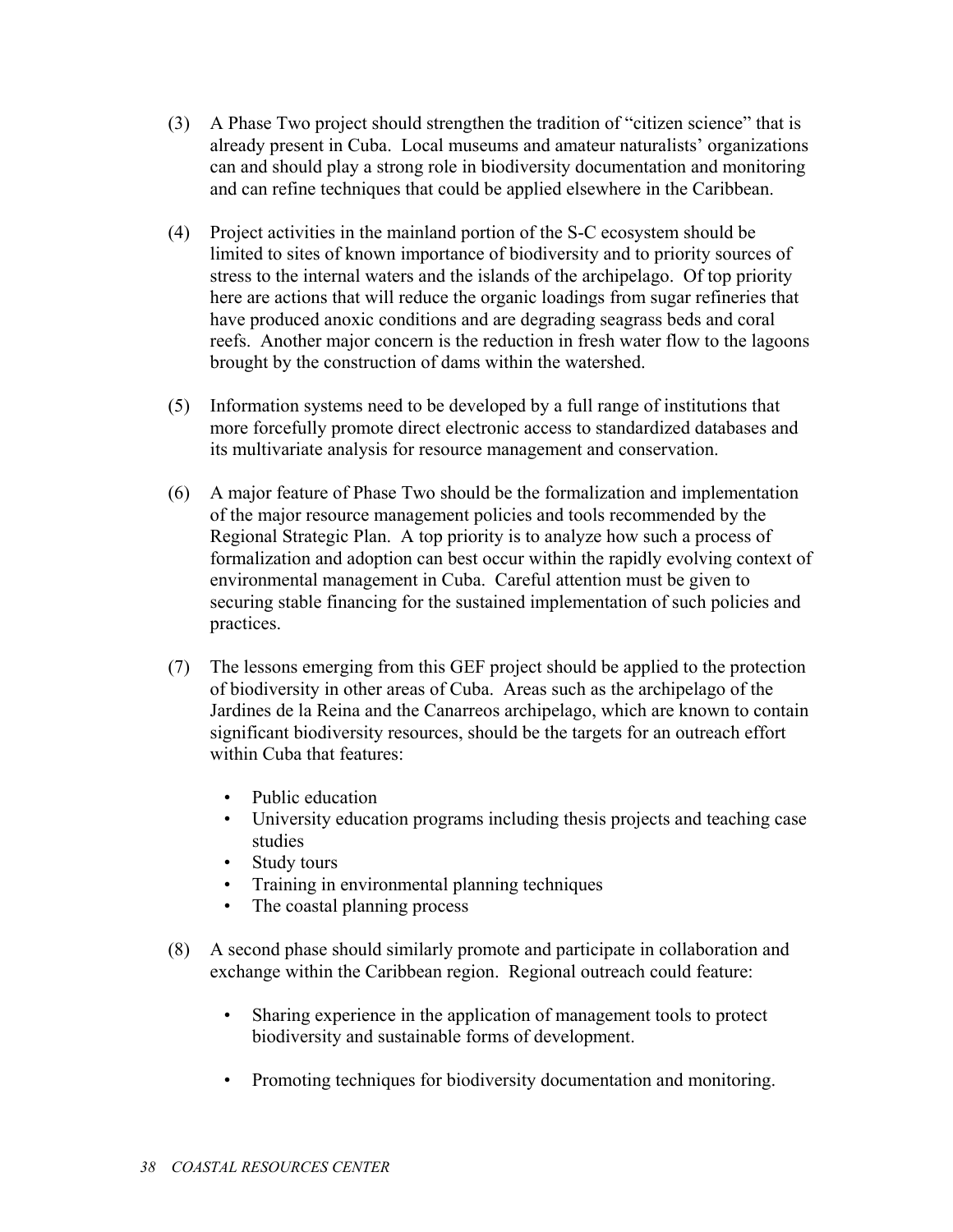• Formulating and testing of best practices for those forms of development that most directly affect biodiversity, particularly tourism.

## **6.2 Financing Issues**

The Government of Cuba has already made major investments in tourism facilities and the required supporting infrastructure in the archipelago. This infrastructure includes an expending road network, an airport, aqueducts that bring in fresh water from the mainland and the Cayo Coco Ecosystem Research Center. The magnitude of these investments raises issues about the economic viability and sustainability of tourism in the archipelago. These issues should be addressed in a Phase 2 project. The evaluation team noted that several participants in the project observed that the techniques of ecological economics need to be applied to the region; this indeed may prove useful. Traditional analyses of the economic viability of tourism investments would also be useful. Willingness to pay for studies could assist the Government of Cuba in assessing what forms of tourism are most likely to be cost effective and sustainable. Cuban law allows 30 to 40 percent of the entrance fees to parks and similar facilities be used to maintain those facilities. This is a potentially important means for recovering the high costs associated with quality tourism in the archipelago.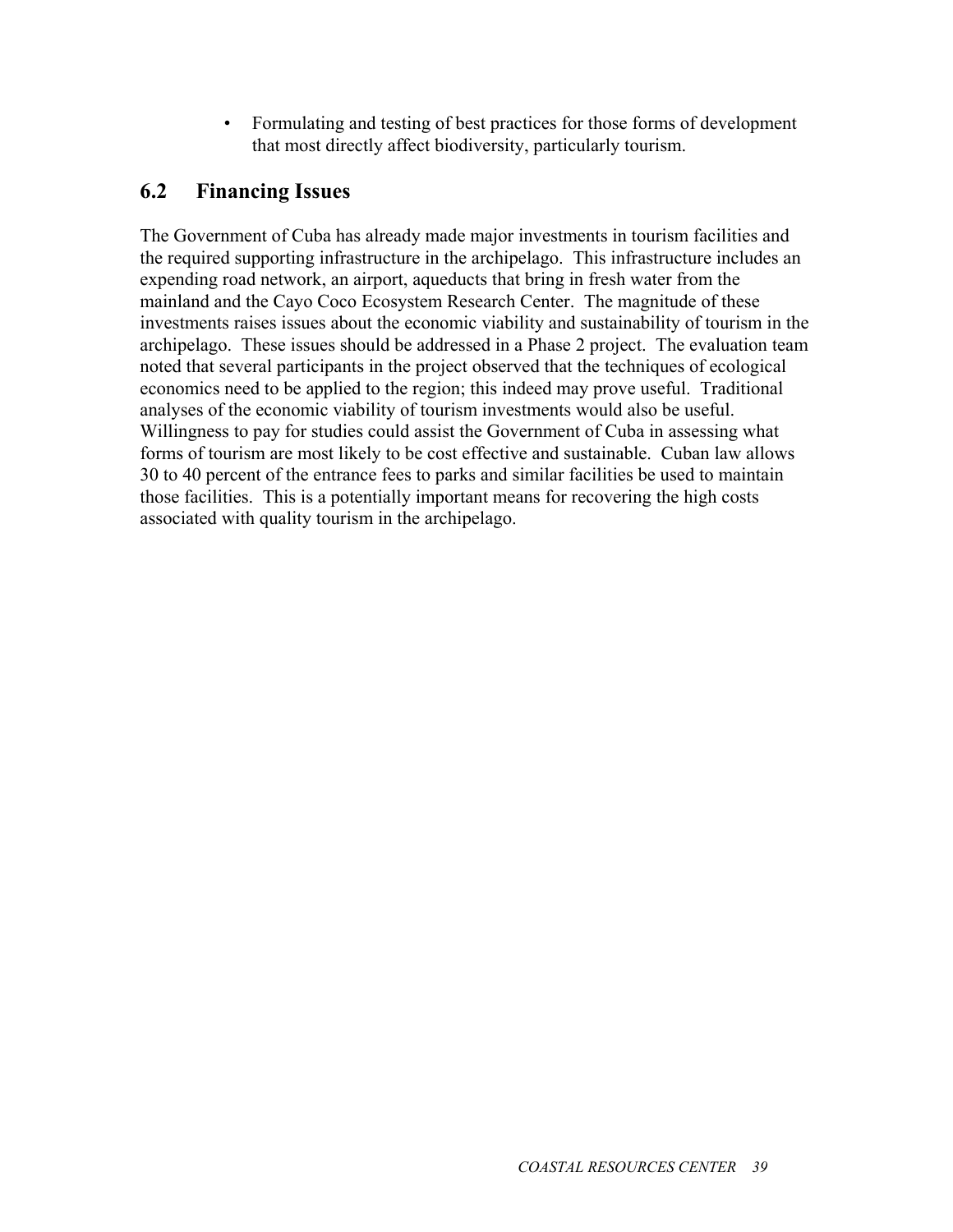# **7. SOME LESSONS LEARNED**

A number of themes came up repeatedly during this evaluation as those involved reflected on the impacts of this GEF project and what had been learned individually and collectively. The great majority of those who participated through the 11 working groups are educated as natural scientists and many of the lessons learned are therefore reflections on the role of the sciences in a public policy process.

- Integrated coastal management is informed but is not driven by science. This fundamental realization came as a surprise to some participants for whom this project was an initial exposure to the process of formulating a resource management strategy.
- For many participants this project offered the first opportunity to participate in a cross-sectoral planning process and to experience a methodology for proceeding from information synthesis to problem definition and selection of a management strategy.
- As the project matured, it became clear that new institutional frameworks with supporting policies and regulations would be required to successfully implement the S-C management strategy. This makes this project a first opportunity to apply the policy reforms that are being designed in response to UNCED's Agenda 21 to a specific geographic site and a specific set of management issues.
- Several participants reflected that this project strongly reinforced that public education and public engagement must be at the core of an initial phase implementation.
- Finally, the participants in the project have become very aware that the issues posed by biodiversity, conservation and sustainable development in the S-C ecosystem will be successfully met only through a sustained effort extending out over many years.